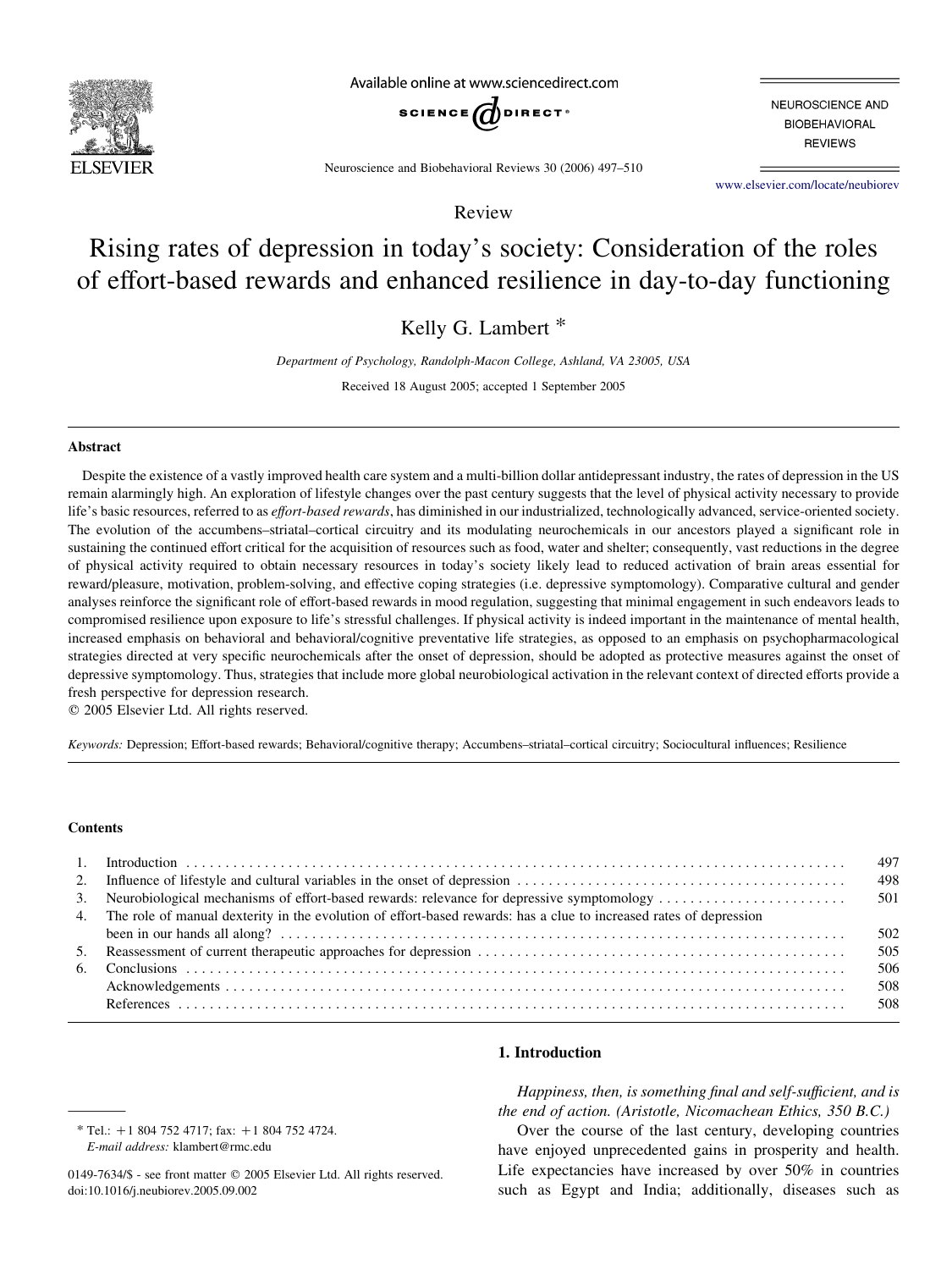smallpox, once killing millions annually, have been eradicated ([Kleinman and Cohen, 1997; Seligman, 1990\)](#page-12-0). Examples of such strides in physical well-being are abundant; however, this progress has not extended to mental health. Even though a multi-billion dollar antidepressant industry exists, The World Health Organization estimates that depressive and anxiety disorders lead the list of mental illnesses across the globe—and these disorders are responsible for approximately 25% of all visits to health care centers around the world. Currently, it is estimated that [\(Parker et al.,](#page-12-0) [2001\)](#page-12-0) 121 million people are suffering from depression. In the US, depression is one of the most prevalent forms of mental illness with lifetime rates ranging from approximately 10 to 22% for men and women, respectively ([World Health](#page-13-0) [Organization, 2005; Kessler et al., 2003; Un, 2004\)](#page-13-0). The irony that, in the midst of unprecedented affluence and a substantial antidepressant pharmaceutical industry, rates of depression are continuing to rise, presents a conundrum to researchers, requiring further exploration of relevant factors related to the onset of depression.

As we have recently entered the new millennium, perhaps it is beneficial to step back and examine the larger picture of depression that has emerged over the past century. A flurry of research activity has emphasized the role of serotonin in the onset of depression and, no doubt, we have acquired an immense amount of information about this neurochemical system. In spite of the marketing success of antidepressants, however, many researchers have questioned the efficacy of this therapeutic approach. Researchers have yet to identify a biological test of depression; additionally, a clear relationship between serotonergic activity and depressive symptoms has yet to be firmly established. These observations have prompted many scientists and clinicians to question the pervasive use of antidepressants, especially SSRIs, in today's society [\(Healy,](#page-11-0) [2004; Healy, 1997; Kirsch and Antonuccio, 2002; Valenstein,](#page-11-0) [1998\)](#page-11-0). As we contemplate the aforementioned increases in depression over the past century, an important question arises as we consider how the serotonergic system, or any other neurobiological system for that matter, deemed to be a critical factor related to the onset of depression, has changed so drastically in such a short period of time to accompany the changing rates in depression. Aside from mutations, such rapid evolutionary alterations of essential biological systems are unprecedented in mammals. Focusing on the bigger picture of human lifestyle, however, it is evident that in many cultures across the world there have been drastic changes over the past several generations in the way humans live. Accordingly, the mental health field has been criticized by anthropologists and others for focusing too narrowly on the biological causes of depression at the cost of discounting variables such as culture and socioeconomic status. In fact, mental health researchers have been challenged to 'formulate a perspective that better explains the interplay among the socioeconomic, cultural, and biological aspects of mental illness' [\(Kleinman and Cohen,](#page-12-0) [1997,](#page-12-0) p. 89)

The purpose of this theoretical article is to attempt to meet the aforementioned challenge by developing a perspective that incorporates neurobiological evidence and sociocultural variables to provide new insights into causes of depressive symptoms and, more importantly, consider strategies leading to protection against the onset of these symptoms. To accomplish this goal we will consider (1) lifestyle and cultural variables providing clues about rates of depression, emphasizing alterations in the amount of physical effort required to survive in contemporary societies (2) the neurobiology of the reward system of the brain and its interconnectedness with brain areas sustaining directed effort, (3) the evolution of brain areas supporting manual dexterity and tool use and implications for mood alterations, and (4) a reassessment of current therapeutic approaches (in light of the proposed behavioral effectiveness perspective of depressive symptoms) including serious consideration of the value of gaining more neurobiological information about response strategies corresponding with resilience, as opposed to the current focus of response strategies accompanying depression.

## 2. Influence of lifestyle and cultural variables in the onset of depression

Two epidemiological studies of depression conducted in the 1970s provided strong evidence that lifestyle changes over the past century were worth examining as potential causes in increased rates of depression. These studies focused on lifetime prevalence of depression in a cross-sectional design. Because common wisdom suggests that older individuals would have more opportunities and reasons to develop depression; higher rates of depression were hypothesized in older populations. Surprisingly, this hypothesis was not supported. Overall, one study found that individuals born in the middle third of the 20th century were 10 times more likely to suffer major depression than individuals born in the first third of the century ([Klerman](#page-12-0) [et al., 1985\)](#page-12-0). Thus, individuals who had endured more adverse conditions—wars, the great depression, typical losses associated with living to an advanced age—reported less depression than their younger cohorts in this study ([Seligman, 1990\)](#page-12-0). These findings were corroborated in a second epidemiological study ([Robins et al., 1984](#page-12-0)).

An examination of the nature of lifestyles over the 20th century reveals a plethora of changes related to physical exertion. Focusing on the workforce, with the onset of industrialization, the nature of the labor force shifted from industries comprised of 'production' occupations such as foresters and farmers, to professional, service and technical workers. The percentage of farmers in the work force was 38% at the beginning of the century but only 3% at its end. Servicerelated jobs comprised the growth sector of the 20th century rising from 31% in 1900 to 78% of all workers in 1999 [\(Fisk,](#page-11-0) [2001\)](#page-11-0). In the production jobs that remained, the entrance of technology greatly reduced the amount of physical exertion required to manufacture products.

As technology entered the homes—refrigerators, dishwashers, vacuum cleaners, clothes washers and dryers, etc. less physical exertion was required to maintain households, enabling homemakers of the time to shift their efforts and time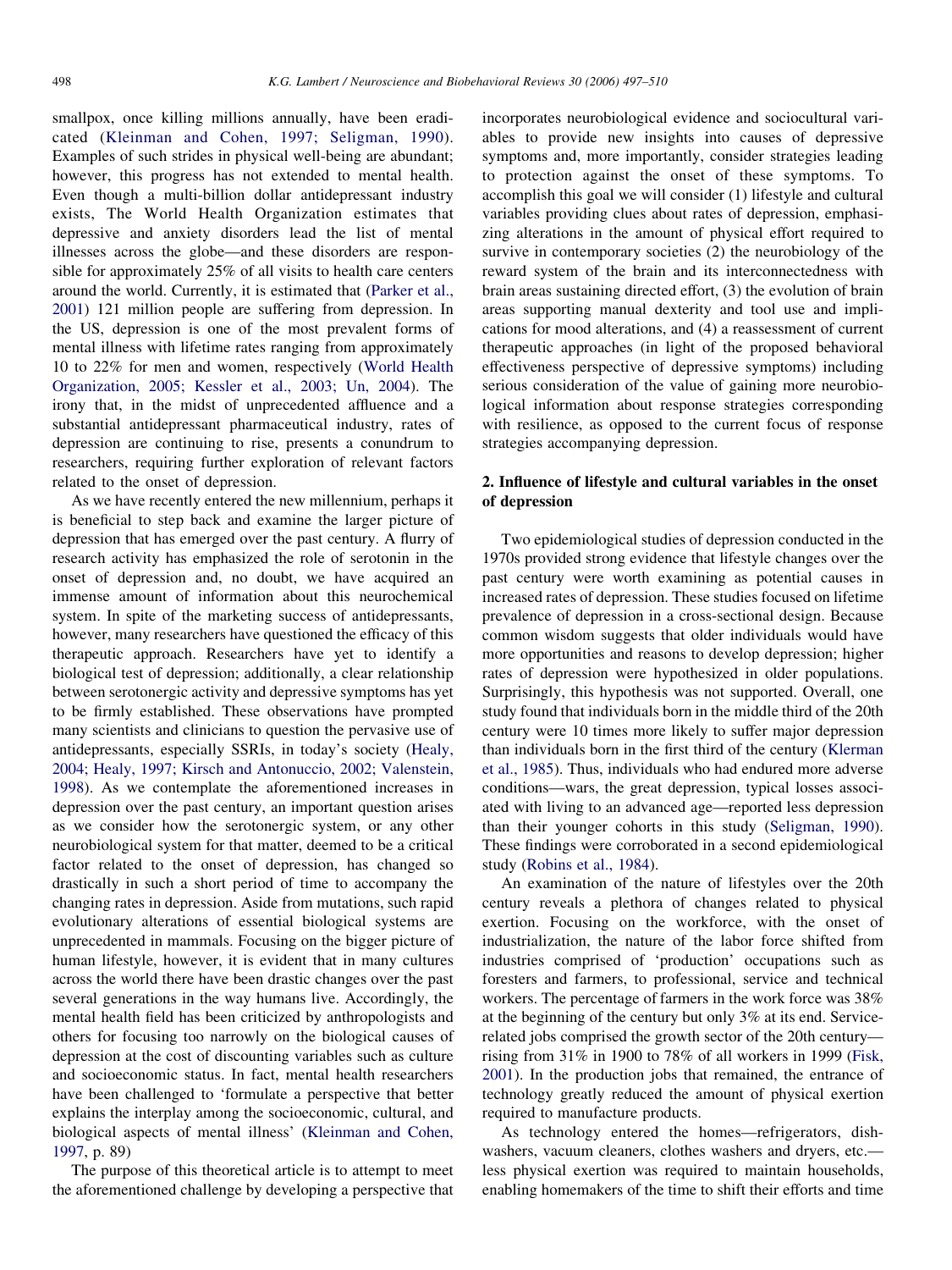from energy directed toward home production to paid jobs. Also influencing activity levels was the availability of prepackaged food, frozen dinners, and, eventually an onslaught of cheap, convenient fast food. Anthropological evidence suggests that our hunter and gatherer human ancestors expended excessive physical effort to obtain their food; their skeletal remains indicate the presence of considerably more muscular tissue than observed in contemporary humans. According to S. Boyd Eaton, an expert on Paleolithic diets, "Life during the agricultural period was also strenuous, but industrialization has progressively reduced obligatory physical exertion" [\(Eaton et al., 1996](#page-11-0), p. 1734).

Considering these rapid societal changes, our society is in the early stages of an interesting experiment. When one considers that, following 100,000 generations of hunter– gatherer and 500 generations of agricultural ancestors, only 10 generations of humans have lived since the commencement of the industrial age (with a mere two generations living in the era of processed fast foods), it is obvious that lifestyle changes are occurring at a dramatically faster pace than have ever been experienced in the history of the human race. It is important to emphasize that, in the midst of all these changes, our genes are executing the same biological programs seen in the earliest humans with the majority of our neurochemistry tuned to the lifestyles enjoyed by our ancestors over 10,000 years ago ([Eaton et al., 1988\)](#page-11-0). Certainly, the changes in nutritional content of foods have dramatically influenced our neurochemistry since the evolution of the earliest humans; but, more central to this article, the physical exertion necessary to produce the food essential to the sustenance of our bodies has decreased dramatically as well.

Thus, although there is no convincing evidence that our genetic or biochemical makeup has changed throughout the past century, there is dramatic evidence of lifestyle changes. If our bodies evolved to maintain significant increases in levels of activity to produce food, shelter, and other important resources, how has the sudden decrease of such required effort influenced the neurobiology of individuals in contemporary society? Although there are many factors that have been firmly established as contributing to the onset of depression hormones, neurotransmitters, stress, lack of social support, decreased perception of control, etc.—a unique theoretical approach is presented herein. The current theoretical approach considers the interplay between cultural and neurobiological systems and, further, how a brain that evolved to exert physical exertion to obtain tangible resources/consequences is profoundly affected when it suddenly finds itself in a world in which it can order dinner, purchase a home, make travel arrangements, entertain itself for hours—all without having to exert any effort (other than dialing a cell phone or pressing a button on a computer). The aforementioned decline over the past century in required physical exertion in the US, and the corresponding rapid increases in rates of depression during this time, provides preliminary evidence that directed physical effort yielding desired consequences (i.e. effort-based rewards) necessary for survival may be an important variable

contributing to the dramatically increased rates of depression in today's society.

Another statistical correlate of depression, namely gender differences, may also provide insights into the causes of this condition. As mentioned previously, women suffer depression at about twice the rate of men [\(Nolen-Hoeksema, 2001;](#page-12-0) [Nazroo, 2005\)](#page-12-0) Certainly, many biological variables influence this disparity, but it is interesting to consider the role of cultural variables as well. In a review of studies examining rates of depression in numerous cities and countries across the world, regardless of the overall rate of depression, women's rates were consistently twice that of the men [\(Nolen-Hoeksema, 1990\)](#page-12-0). There were a few exceptions, however, noted in this review. Gender differences in rates of depression were not observed in a few cultures such as Nigeria or in rural areas of Iran. Although the methodologies utilized in these studies lacked consistency in several cases, the causes of the lack of gender differences in these cultures is interesting to consider, albeit cautiously until more controlled studies can be conducted ([Nolen-Hoeksema, 1990](#page-12-0)). Additionally, within the US population, no sex differences were found in pre-pubescent children, in college students, or in the Old Order Amish ([Nolen-Hoeksema, 2001](#page-12-0)). Looking closer at these exceptions, it is interesting that in both Nigeria and rural Iran women play a significant role in society, and are expected to contribute to the economic resources. Women in Nigeria engage in farming, fishing, and craft work along with Nigerian men [\(The Post](#page-13-0) [Colonial Web, 2005](#page-13-0)). In rural Iran, women are also active in agriculture and handicrafts and contribute to the economic success of their families [\(The Embassy of the Islamic Republic](#page-13-0) [of Iran, 2005\)](#page-13-0). Hence, although studies specifically addressing these issues have yet to be conducted, these observations suggest that the disparity between rates of depression in men and women decreases in societies in which the women's physical efforts produce meaningful outcomes for their survival.

Looking more closely at women in the US, working mothers with husbands contributing to household chores, who also report no problems arranging childcare, exhibit lower levels of depression than working women with less consistent childcare and less help at home ([Wollersheim, 1993](#page-13-0)). Working women who report being responsible for things outside of their control report high depression rates. Further, women staying at home who have more control over their efforts yet perceive themselves engaging in repetitive actions lacking meaningful outcomes also report high depression rates [\(Lennon, 1994\)](#page-12-0). Thus, although gender differences in depression likely represent multifaceted interactions between environmental and biological factors, these studies suggest support for the effort-based reward theory in that women who perceive more control and more meaning associated with the consequences of their efforts experience lower levels of depression than women perceiving less control and meaning associated with their actions.

Regarding the lack of gender differences in college students, there are fewer gender-dependent expectations for individuals during this time prior to entering the work force, and for most, having their own families. Further, in Amish cultures, women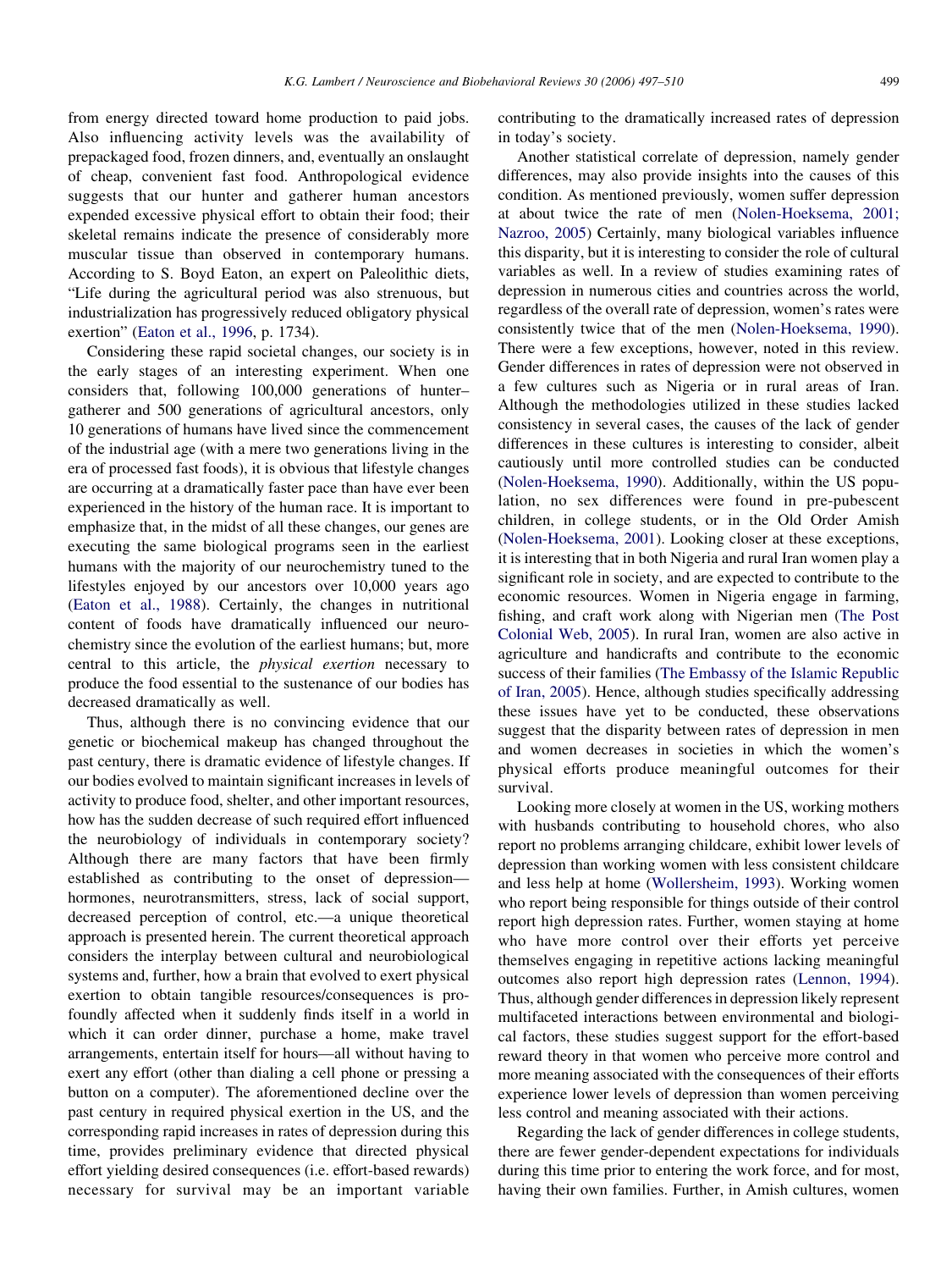are expected to engage in many activities to produce products necessary for their family's well being—similar to US women at the turn of the last century and earlier. In one study, the activity of the Old Order Amish was monitored and reported that they engaged in about six times the amount of physical activity performed by modernized communities, spending 10 h a week in vigorous physical activity and approximately 43 h in moderately intense activity ([Basset et al., 2004](#page-11-0)). It is important to emphasize that these 'active' hours are not spent on a treadmill at a gym—the resources necessary for this traditional lifestyle are dependent on these actions—making them extremely meaningful endeavors. Although the effect is sometimes indirect, these cultural data provide further support for the notion that individuals such as the Old Order Amish, who have the opportunity to engage in directed efforts that lead to meaningful outcomes; have lower rates of depression than their cultural counterparts who either lack control in the consequences of their efforts or have diminished opportunities to engage in physical effort that leads to desired consequences [\(US](#page-13-0) [Public Health Services, 2005; Egeland and Hosteller, 1983](#page-13-0)).

These epidemiological and cultural studies provide evidence that, in addition to genetic predispositions, trauma, dietary alterations, lack of control, low socioeconomic status, and decreased social support, the opportunity to engage in physical activities that lead to desired outcomes (i.e. effortbased rewards), is an important variable that deserves consideration as a contributing factor in the depression equation. Although other lifestyle changes accompanying the modernization of society (e.g., information overload, fastpaced schedules, and high personal expectations) have been offered as explanations for rising rates of depression ([Yapko,](#page-13-0) [1997\)](#page-13-0), lack of effort-based rewards has yet to be considered in a serious manner in mental health research. The statistics recently released by a German health insurance firm conveying that depression rates in Berlin have increased by 70% since 1997, a rise accompanied by Germany's high unemployment rate (approximately 5 million unemployed) ([BBCNews World](#page-11-0) [Edition, 2005\)](#page-11-0) also confirm the importance of one's work environment in the maintenance of mental health. The high unemployment rate, a lifestyle alteration, limits the opportunities for effort-based rewards and could very likely lead to depression. Further, considering the gender differences in depression once again, it has been suggested that the coping strategies observed in men and women may be associated with higher rates of depression in women in most cultures. Specifically, men are more likely to distract themselves with an activity, whereas females are more likely to ruminate thinking and talking excessively about a problem—perhaps enhancing the perception of the magnitude of the problem [\(US](#page-13-0) [Public Health Services, 2005](#page-13-0)).

The idea that effort-based rewards play a central role in mood disorders, especially in depression, is not new. A closely related line of research, i.e. the classic learned helplessness paradigm, for example, is a mainstay of depression research. In the 1960s a flood of research was conducted on learned helplessness, in which dogs, and later rats, were exposed to shock and not allowed to escape. Later, when given the

opportunity to escape, the animals exhibited depressed activity, refusing to attempt to escape the painful shocks. This finding was attributed to the idea that the dogs learned that their actions were not associated with desired consequences, leaving them helpless as they endured the shocks. The explanation for these observations, however, is somewhat controversial due to the intensity of shock necessary to produce the depressed activity and the short duration of the effect found in some studies [\(Seligman and Weiss, 1980](#page-12-0)).

The proposed theory that effort-based rewards play an important role in the prevention of depression is in many ways an extension of the classic learned helplessness research. In fact, after decades of thinking about his research on learned helplessness, Seligman has stated his opinion that the cause of depression boils down to one's belief that his/her actions are futile. The focus of the proposed theory, however, is shifted from the inability to produce an escape behavior, to the importance of having repeated opportunities to direct our physical efforts toward meaningful outcomes. Certainly, even with adequate experience with effort-based rewards in our lives, a traumatic experience in which individuals find that their efforts fail to diminish physical or psychological distress will alter one's neurobiology and lead to emotional vulnerability. The establishment of strong relationships between efforts and rewards, however, may speed one's recovery from this emotional vulnerable spot or prevent a clinical episode of major depression. In the absence of trauma or intense stress, significantly reducing effort-based rewards from our lives—as seen in many modernized societies or in low socioeconomic strata of societies—potentially leads to diminished effective coping abilities and subsequent increased anxiety and for many, eventually, depression ([Lorant et al., 2003\)](#page-12-0). The importance of effective coping mechanisms in the face of mild challenges was recently observed in rats. Rats categorized as active and exploratory had lower corticosterone levels when exposed to subsequent novel stimuli than their shy counterparts; additionally, the life spans of the active, uninhibited rats were approximately 30% longer than the shy, inhibited rats [\(Cavigelli and McClintock, 2003\)](#page-11-0). Thus, coping strategies utilized in day-to-day functions may have a significant impact on our physical and mental health.

In sum, the concept of effort-based rewards is proposed to provide consideration of the importance of physical effort (and all of its accompanying neurochemical, neuroanatomical, neurophysiological, cognitive, and affective correlates) in mental health. Although extensive research has been conducted to elucidate the neurobiological correlates of goal-directed behaviors (including components such as response initiation) [\(Robinson et al., 2005; Carelli, 2004\)](#page-12-0), the concept of effortbased rewards emphasizes the role of physical effort and its association with the emergence of rewarding and/or meaningful consequences. Now that the importance of life-long effort based rewards in the maintenance of mental health has been proposed, it is appropriate to turn our attention to the neurobiological mechanisms sustaining the directed effort necessary to obtain the resources essential for our survival that is, up until the last 10 generations of our species.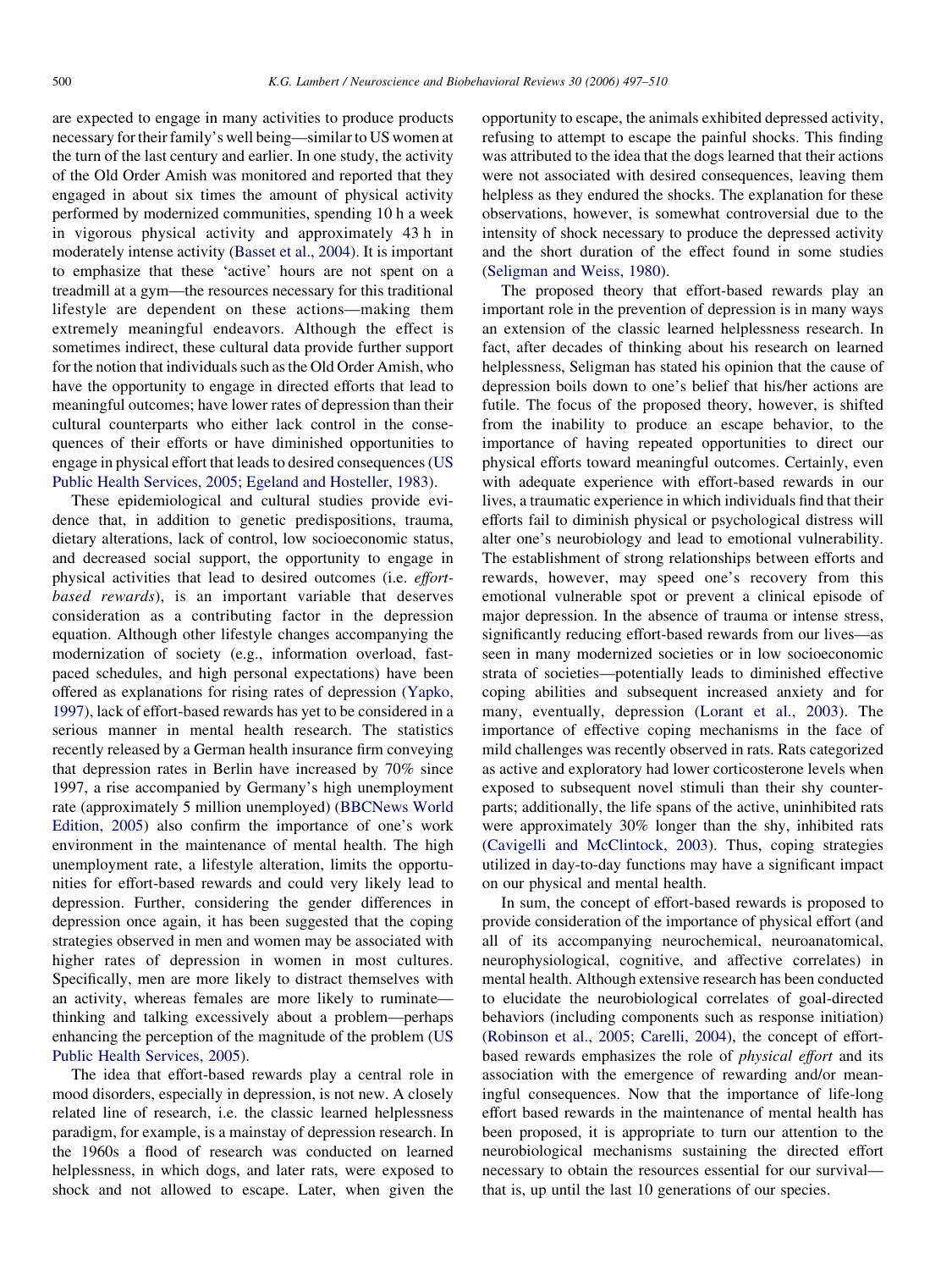## 3. Neurobiological mechanisms of effort-based rewards: relevance for depressive symptomology

A majority of the symptoms the DSM-IV-TR lists as criteria for obtaining a diagnosis of depression has been associated with known functions of the basal forebrain structure, the nucleus accumbens [\(American Psychiatric Association, 2000\)](#page-11-0). Mogenson described the unique aspects of this structure several decades ago, noting that the nucleus accumbens was anatomically positioned between the brain's motor system (striatum) and emotional circuit (limbic system) [\(Mogenson](#page-12-0) [et al., 1980\)](#page-12-0). Considering that both of these systems extend to the cortex, this structure may serve as a common denominator for the genesis of several depressive symptoms including diminished interest or pleasure, psychomotor agitation or slowness, decreased motivation or energy, and diminished cognitive abilities.

The nucleus accumbens, described as a 'limbic–motor integrator' by [Kelley, \(1999\)](#page-12-0), could also be viewed as the brain's monitoring system as is receives inputs from many areas across the brain including the prefrontal cortex, thalamus, hippocampus, amygdala, ventral pallidum, ventral tegmental area, noradrenergic cells in the nucleus of the solitary tract and the serotonergic medial raphe nucleus ([Groenewegen et al.,](#page-11-0) [1999](#page-11-0)). The nucleus accumbens is comprised of at least two compartments, the core and the shell. The core region extends anatomically to the basal ganglia motor structures whereas the shell projects to limbic regions such as the hypothalamus, ventral tegmental area, ventral pallidum and autonomic centers of the brain stem [\(Kelley, 1999; Zahm, 1999](#page-12-0)). Functionally, the core is thought to be involved with voluntary movement and the shell thought to be involved with motivational systems; more specifically, Kelley has argued that the core, with its NMDA receptors, is intimately involved with instrumental learning, and the shell, with its GABA and AMPA receptors, is involved in feeding behavior [\(Kelley, 1999\)](#page-12-0). Projections between the nucleus accumbens and the ventral pallidum have been further deemed as the 'motive circuit' as it generates adaptive motor responses from motivationally relevant stimuli ([Kalivas et al., 1999\)](#page-11-0). Essentially, this circuit processes the meaningfulness of the stimuli through the limbic nuclei, passes the information through the thalamus to the prefrontal cortex for evaluation of relevance, and projects further to the accumbens–motor system that eventually initiates the suitable behavioral response ([Kalivas et al., 1999](#page-11-0)); however, although a full discussion is beyond the scope of the current article, the function of the nucleus accumbens and associated circuitry extends beyond the simple notion of rewards (see review by Kelley and Berridge for a discussion of the putative role of this circuit in aversive conditioning as well as a distinction between its role in 'wanting' and 'liking') [\(Kelley and Berridge, 2002\)](#page-12-0). Finally, the striatal component of this motive circuit also influences the experience of rewards as it has been found to play a role in the expectation and detection of reward stimuli as well as the preparation and execution of the movements required to obtain the reward [\(Schultz et al., 2000; Schultz,](#page-12-0) [2000](#page-12-0)). See Fig. 1 for a simplistic overview of afferent and



Fig. 1. Accumbens–striatal–cortical neuroanatomical circuit. The Nucleus Accumbens receives input from multiple and diverse areas of the brain including the Prefrontal Cortex (PFC), the Ventral Tegmental Area (VTA), the ventral pallidum (vP), the thalamus (THA), the hippocampus (HIP) and the Raphe Nuclei (RAP). More central to the thesis of the current paper, however, are the accumbens' projections to the limbic system, the PFC, and the striatum. Hence, the Nucleus Accumbens shell and core receives information from multiple areas throughout the brain and projects to areas of the brain involved in emotion and learning (Limbic system), attention/arousal/problem solving (PFC), and movement (Striatum)—all involved in common symptoms of depression (e.g. learning difficulties, fatigue and slowness of movement, and altered emotions).

efferent projections of the nucleus accumbens that are necessary for effort-based rewards.

Research with rodent models suggests that the nucleus accumbens and related areas play an integral role in decisions made about costs and benefits of engaging in various courses of action ([Salamone et al., 1997; Cardinal et al., 2001\)](#page-12-0). For example, animals shift to response strategies in which they engage in behaviors requiring less effort—leading to smaller rewards—following depletion of dopamine in the nucleus accumbens [\(Neill and Justice, 1981; Cousins and Salamone,](#page-12-0) [1994; Salamone et al., 1994; Cousins et al., 1996](#page-12-0)); additionally, rats with nucleus accumbens lesions exhibited a preference for smaller rewards requiring shorter wait periods over larger rewards following longer wait periods [\(Cardinal et al., 2001\)](#page-11-0). Given the role of the rat's medial prefrontal cortex in functions associated with attention, visceromotor activity, decisionmaking, goal-directed behavior, and working memory, and the well established connections between the nucleus accumbens circuit and the medial frontal cortex (specifically, projections originating in the prelimbic component of the medial prefrontal cortex extend primarily to the nucleus accumbens core and on to the ventral pallidum, whereas the projections originating from the infralimbic cortex of the medial prefrontal cortex extend primarily to the shell of the nucleus accumbens before projecting to the ventral pallidum [\(Berendse et al., 1992; Brog et al., 1993; Vertes,](#page-11-0) [2004; Maurice et al., 1997](#page-11-0))), one study examined the role of the medial frontal cortex (MFC) in effort-based decision making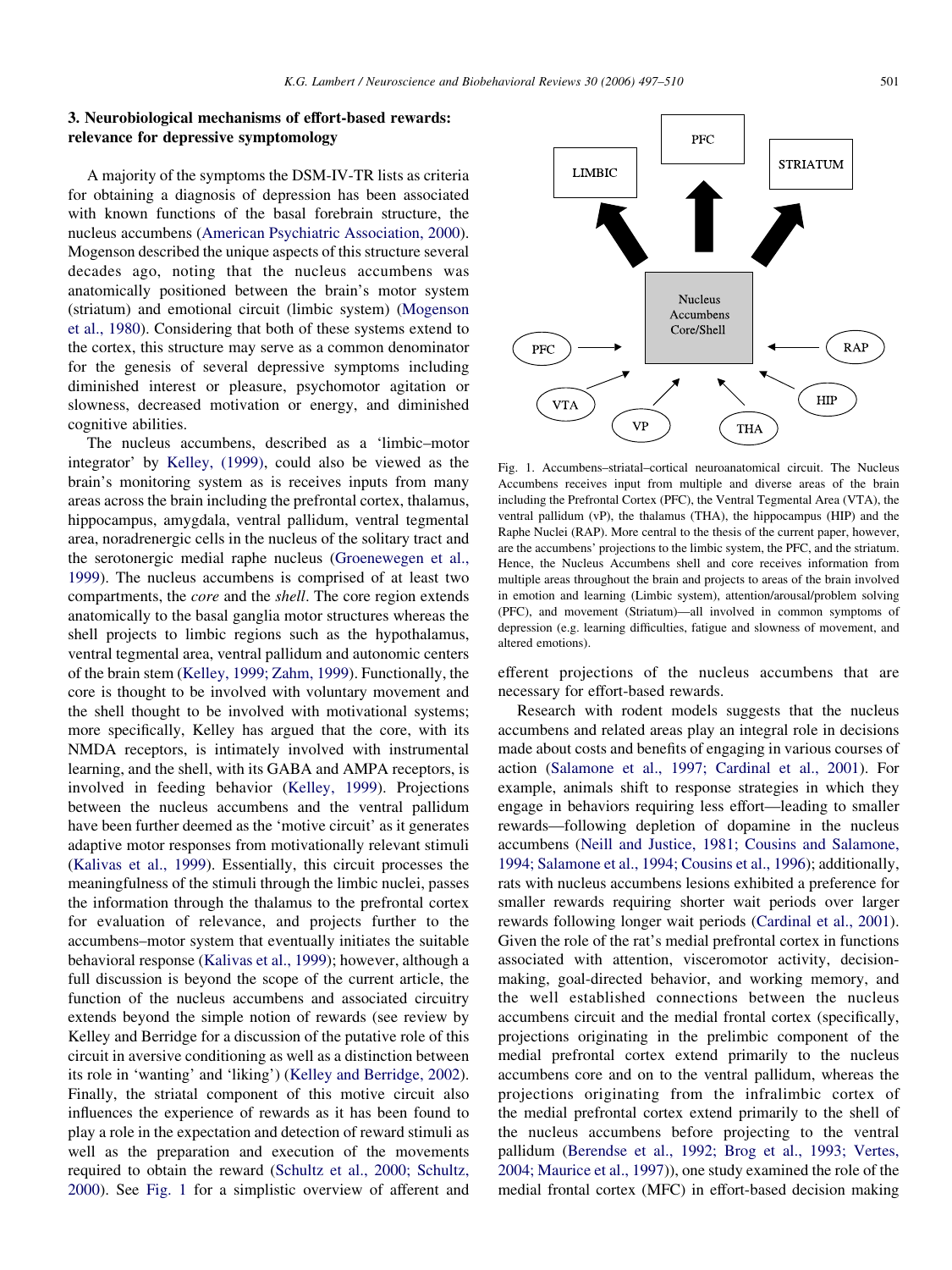[\(Walton et al., 2002](#page-13-0)). Prior to surgery, animals chose to traverse a large barrier in a T-Maze to obtain a large reward rather than choosing the path with the small barrier and small reward. Following excitotoxic lesions to the MFC, however, the rats preferred the less challenging barrier path and the smaller reward. After ruling out spatial memory impairment and reduced sensitivity to rewards, the researchers concluded that the MFC was essential in the animals' choice to exert more physical effort to obtain larger rewards. These findings corroborated another study reporting increased DA signals in the MFC of rats when their training protocol was shifted from a continuous fixed ratio-1 schedule to fixed ratio schedules requiring more effort to get the same reward ([Richardson and](#page-12-0) [Gratton, 1998\)](#page-12-0).

Looking more specifically at the infralimbic and prelimbic regions of the ventral medial prefrontal cortex, researchers recently found that this structure plays a role in the determination of the controllability of the stressor ([Amat](#page-11-0) [et al., 2005](#page-11-0)). Using a rat model requiring animals to escape tail shock with wheel-turns, it was determined that the dorsal raphe nucleus (involved in serotonergic activity) is inhibited by this area of the cortex upon shock presentation, squelching the HPA axis activation typically evoked in stressful situations. This study incorporates the role of serotonin and the dorsal raphe nucleus into the accumbens motive circuit, potentially explaining the effects of SSRIs on depressive symptomology. In response to this study, Robbins recently suggested that chronic stress could lead to dysregulation of the ascending serotonergic system, leading to compromised processing in the various striatal and limbic projection sites and ultimately, to compromised cortical information processing—all increasing one's vulnerability for the onset of depression or other affective disorders [\(Robbins, 2005](#page-12-0)). Thus, the 5-HT system may be considered an indirect, rather than a central component, of the underlying neuroanatomy involved in depression (i.e. the accumbens–striatal–cortical anatomical system); this perspective may explain the typical lag in time (typically 3–8 weeks) from the administration of antidepressants to clinical effectiveness. Further, reinforcing the importance of effective coping strategies (as previously described), it was proposed that lower brain limbic responses to aversive stimuli initially evolved but, as higher executive centers of the cortex evolved, these centers could be inhibited if the organism perceived a sense of control over the stressors.

A recent morphological study provided further evidence of the intimate relationship between chronic stress and the medial prefrontal cortex. After three weeks of daily restraint stress, the number and length of the apical dendrites of pyramidal neurons in the medial prefrontal cortex were significantly reduced [\(Cook and Wellman, 2004](#page-11-0)). Together with prior research establishing a detrimental effect of chronic stress on hippocampal neurons [\(Watanabe et al., 1992; Woolley et al.,](#page-13-0) [1990\)](#page-13-0), it is likely that this stress-induced reorganization of the hippocampal and frontal cortical areas contributes to alterations in cognition, not unlike the cognitive impairment characteristic of depression. More specifically, hippocampal impairment may lead to an inability to properly evaluate the

meaningfulness (e.g. danger) of a situation ([McEwen, 1998](#page-12-0)) and PFC impairment may lead to an inability to modify the fear response triggered by stressors and select the most appropriate coping strategy and cognitive processing to overcome a particular stressful situation ([Lupien et al., 1994; Lupien and](#page-12-0) [McEwen, 1997](#page-12-0)). It is important to note, however, as mentioned parenthetically above, that the nucleus accumbens is also likely involved in the processing of aversive stimuli and accompanying responses, and may play a role in altered responses following repeated presentation of aversive stimuli in various contexts [\(McCullough et al., 1993; Salamone et al., 2005](#page-12-0)).

The relationship between the extended nucleus accumbens motive circuit and depressive symptomology has also been investigated in humans. fMRI scans revealed that when subjects had the opportunity to 'work' for a monetary reward, more activation in the brain's striatum, including the caudate and nucleus accumbens, was observed compared to subjects who received the same monetary reward in the absence of required work ([Zink et al., 2004\)](#page-13-0). Further, saliency of the money, assessed by skin conductance response and self-report, was greater when the money was earned rather than simply given to subjects. Thus, directed effort toward a reward seemed to enhance the saliency of the reward. This observation that the striatum plays a central role in the modulation of effort-based rewards is corroborated by a MRI study indicating that patients diagnosed with major depression, and experiencing diminished pleasure, possessed abnormal lateralization and degeneration in basal ganglia structures [\(Lacerda et al., 2003\)](#page-12-0). Finally, another study identified altered brain reward systems in patients diagnosed with major depressive disorder based on observations that the depressed patients reported more reward following a single 30 mg dose of the brain reward neurochemical probe, dextroamphetamine [\(Tremblay et al., 2002\)](#page-13-0).

Thus, research suggests that the nucleus accumbens, with its motor and emotional components and extensive communications with numerous components of the brain, is poised to influence many behaviors observed in individuals diagnosed with depression. The notion that the accumbens is involved in the modulation of both the behavioral relevance of stimuli and the accompanying effort expended to obtain the stimuli is not new to this article. Several researchers have conducted supporting research and, additionally, presented convincing theoretical evidence of this critical role of the accumbens circuitry [\(Mingote et al., 2005; Willner, 1983a; Willner, 1983b;](#page-12-0) [Willner, 1983c; Greenfield, 1991\)](#page-12-0). Further, the close relationship between the accumbens–striatal–cortical system and the brain's stress response system provides insight into the toxicity of prolonged, unpredictable, uncontrollable stress on behavioral, emotional, and cognitive functions, leading to increased susceptibility to affective disorders such as depression.

## 4. The role of manual dexterity in the evolution of effortbased rewards: has a clue to increased rates of depression been in our hands all along?

Perhaps it was when our primate ancestors descended from the trees about 2.5 million years ago that our brains, wrists, and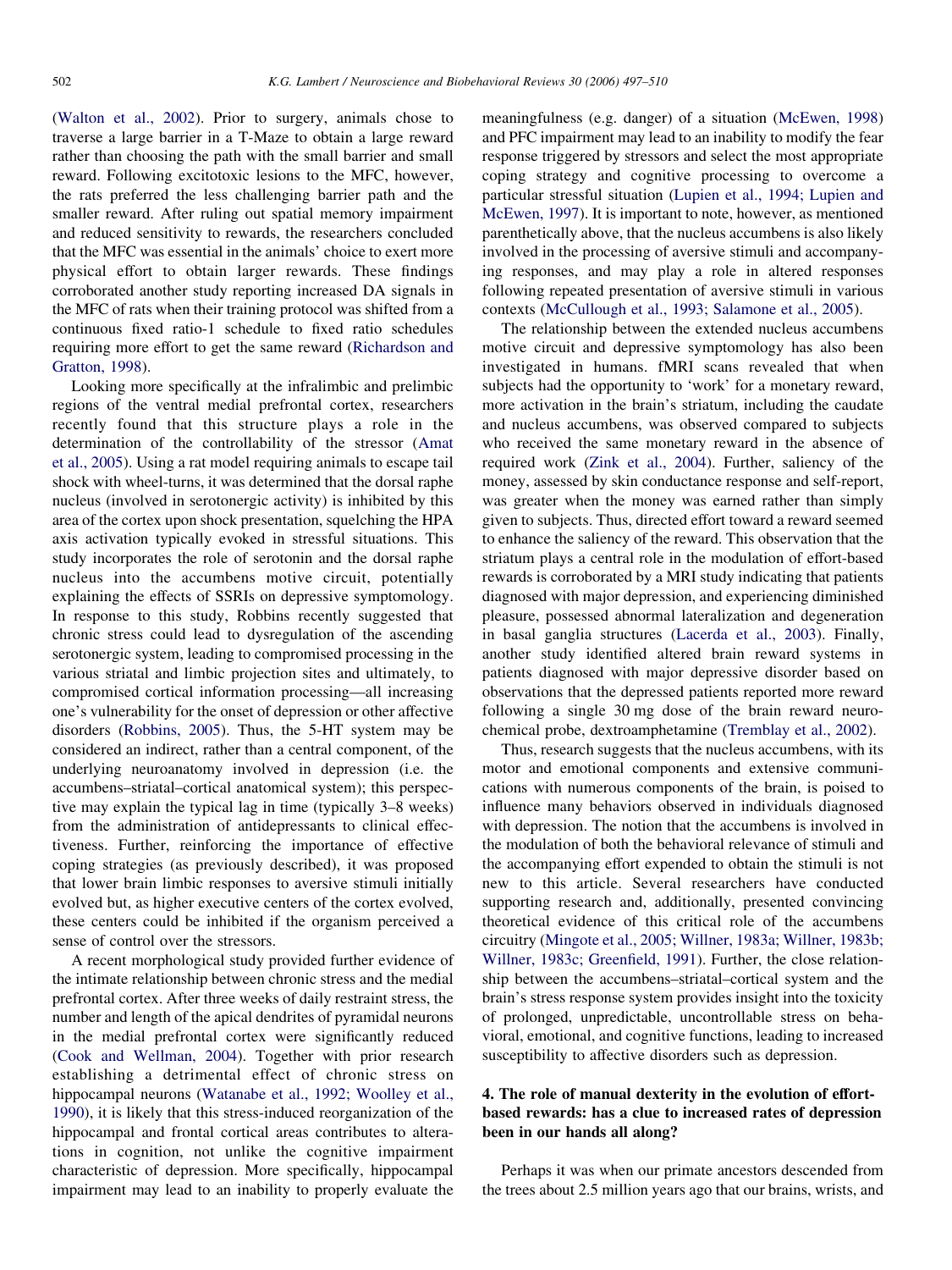hands began morphing into their contemporary structure and form that provided the fine-tuned motor skills necessary for sophisticated tool use. Without the need for arboreal locomotion, primates' long curved fingers and short thumbs were no longer needed and the more flexible wrist, short straight fingers and long thumbs began to evolve to maximize stability while gripping tools. Examination of cranial endocasts of Homo habilis, considered the first tool maker, indicate an impression of Broca's area in the left hemisphere (involved in the fine motor control of language). This early Broca's area is adjacent to the motor cortex and is thought to be derived from the motor cortex that controls precise hand movement ([Greenfield, 1991\)](#page-11-0). As tool use became more sophisticated, it required advanced problem solving and planning—likely influencing the evolution of the frontal lobe ([Ambrose,](#page-11-0) [2001](#page-11-0)). Hence, higher-order areas of the human brain likely evolved to accommodate the increasingly sophisticated hand movements necessary for effective tool use; because such tool use required planning and complex problem solving, integral neuroanatomical bonds emerged between our hands and our higher executive functioning areas of the brain.

As areas of our brains evolved to accommodate the effective use of our hands, a considerable amount of brain real estate was devoted to their efforts. Tactile discrimination, bilateral coordination of hands, and manual dexterity are involved in the humans' use of hands to manipulate and explore their physical environments. In addition to the involvement of the primary motor cortex, research suggests that areas such as the sensorimotor cortex play significant roles in the brain's control of hands [\(Disbrow et al., 2001\)](#page-11-0). Thus, although there are many ways that a body can exert effort to acquire resources, humans are unique in their ability to acquire resources through manipulations with their hands, and it is likely that activities requiring fine motor skills, and the accompanying brain activity associated with these manual efforts, activate the 'motive' circuit and related areas to produce strong associations between one's efforts and acquired rewards.

An unlikely mammal, i.e. the raccoon *Procyon lotor*, may provide additional insights into the relationships between directed manual efforts and mental health. Known as ecological opportunists, raccoons have remarkably sensitive paws and, perhaps more than any other nonhuman mammal, are highly adept at manipulating objects in their physical environments [\(Zeveloff, 2002](#page-13-0)). Accordingly, the somatosensory area of the raccoon's brain receiving tactile information from the forepaws is significantly larger than observed in other mammals. This observation is interesting considering that research on human tool use suggests that the somatosensory cortex plays a more significant role in neural networking developed to support tool use than in hand movement not utilizing tools [\(Schaefer et al., 2004\)](#page-12-0). Although the area of the motor cortex devoted to hand/forepaw movement in the raccoon is larger than observed in dogs or cats, it is not as enlarged as the sensory areas related to the paws. Thus, the use of paws to obtain resources is very important to the survival of raccoons as they search for food in streams, as it is necessary for their tactile stimulation to be quite sophisticated to discern a

meal (e.g. crayfish) from other nonappetizing components of the environment (a rock) ([Zeveloff, 2002; Fox, 2001\)](#page-13-0).

With so much evolutionary energy devoted to the use of the raccoon forelimbs and paws in food acquisition, it would be interesting to conduct an experiment evaluating the effects of depriving the animals of the necessity to forage for food on their mental health. To the author's knowledge such a formal experiment has not been conducted, but informal observations of such an experiment have been reported anecdotally for years. When raccoons are held in captivity and merely presented with their food, regardless of effort, they have been reported to repeatedly douse their food in water as if they are excessively washing the food. Although the latin name 'lotor' actually means washer, it is not evident that raccoons ever submerge items/food in the water for the purpose of cleaning them [\(Fox, 2001\)](#page-11-0). Another explanation is that, because the raccoons run their forepaws along the banks of streams and rivers to catch prey such as frogs and crayfish in their natural habitat, this behavior has become a 'fixed motor program' in these animals, and, when disrupted or no longer required for food acquisition, the neurobiological systems underlying these behaviors are disrupted. In this case, the disruption likely leads to anxiety and the repeated, almost compulsive dousing, may be an attempt to mitigate this anxiety generated from the artificial environment of captivity and re-establish neurobiological homeostasis. In fact, one report of a raccoon in the London Zoo in the 1960s indicated that a maternal raccoon doused her newborns so often that she drowned them ([Lydall-Watson, 1963](#page-12-0)). Although this captivity-induced behavior may be a better model for obsessive–compulsive disorder ([Lambert and Kinsley, 2005\)](#page-12-0) than depression, both disorders involve disruptions in movement patterns and are influenced by stress and anxiety.

Considering the amount of brain area devoted to the sensitivity and movement of the hands, it is likely that behavior maximizing the use of the hands (requiring movement of arms/forelimbs, wrists, and fingers) may be the most engaging for the accumbens–striatal–cortical circuit. Although many individuals work in excess of 40 h per week, this work (e.g. pushing buttons, typing, sitting, talking) may not activate our brains to the extent observed in the more intricate and demanding manual tasks performed by various artisans across the world. A wood worker, Harrison Higgins, in Richmond VA recently wrote, "the types of jobs where people actually make something are disappearing, but it is a fundamental part of who we are as human beings, physically, mentally, aesthetically, and it gives a tremendous amount of satisfaction to the maker and the recipient." ([Kollatz, 2005;](#page-12-0) P. H16)

It is important to point out that the thesis of the current article, i.e. the disruption of effort-based rewards, or directed energy leading to desirable outcomes, has compromised our mental health, has been around for centuries. In Gottried Wilhelm Leibniz's Society and Economy (1671), as he was describing his scientific conception of the ideal Christian economy, he wrote:

"One might think that artisans today work out of necessity; if all their needs were satisfied, then they would do no work at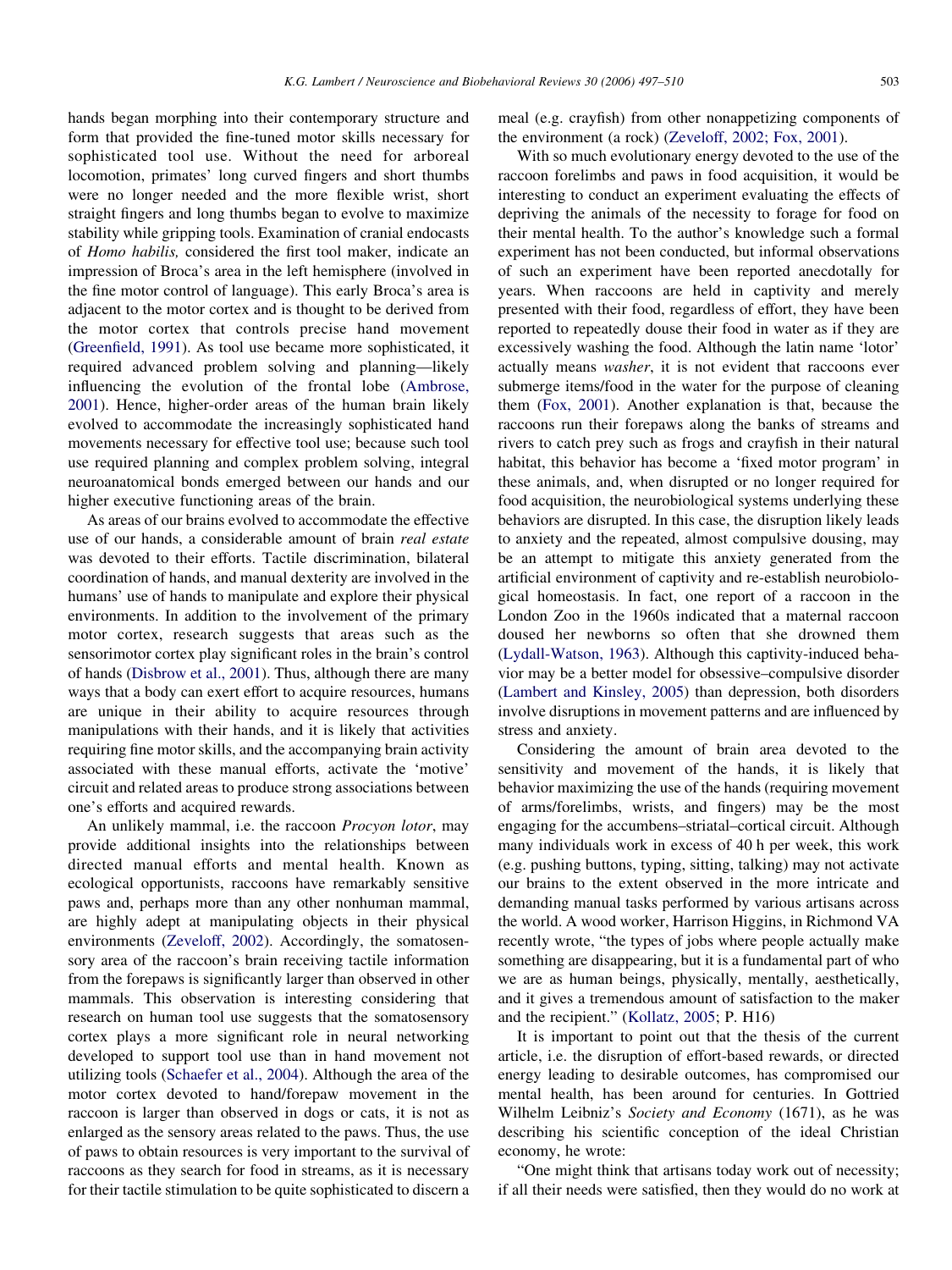all. I, however, maintain the contrary, that they would be glad to do more than they now do out of necessity. For, first of all, if a man is unsure of his sustenance, he has neither the heart nor the spirit for anything: will only produce as much as he expects to sell (which is not very much given his few customers); concerns himself with trivialities; and does not have the heart to undertake anything new and important. He thus earns little, must often drink to excess merely in order to dull his own sense of desperation and drown his sorrows, and is tormented by the malice of his journeymen. But, it will be different there: Each will be glad to work, because he knows what he has to do. Never will he be involuntarily idle, as he is now, since no one will work for himself, but rather jointly; and if one has too much and the other not enough, then one will give to the other. [\(Chambless, 1992](#page-11-0))".

In this treatise, Leibniz suggests that an artisan's work is important for the maintenance of mental health, above and beyond the acquisition of necessary resources. When disrupted, he describes symptoms currently associated generally with anxiety, including depression—e.g. a lack of control, lack of energy for life's pursuits, increased anxiety with unimportant stimuli, and enhanced vulnerability to addiction.

In another unlikely mental health source, a nineteenth century author presented a similar argument for the manual art of knitting, writing that the needle arts:

"...occupy a distinguished place, and are capable of being made, not only sources of personal gratification, but of high moral benefit, and the means of developing in surpassing loveliness and grace, some of the highest and noblest feelings of the soul [\(Macdonald and Macdonald, 1988](#page-12-0), p. 55)"

These thoughts do not specifically mention accumbens– striatal–cortical circuitry in the implementation of manual artistry; nonetheless, women were making associations between the manual efforts necessary for knitting and mental health at the turn of the last century. A knitting magazine, Stitches, claimed that physicians recommended working on a simple piece of knitting, nothing too elaborate in this case, to counteract 'restlessness and discontent.' It was thought that the quick manual movements and the subtle clicks of the needles had a soothing effect on the 'overwrought' women. [\(Macdonald and Macdonald, 1988\)](#page-12-0). Indeed, research conducted by Barry Jacobs and his colleagues suggests that repetitive movement leads to increased serotonergic activity, which may play a role in relieving anxiety/stress ([Jacobs,](#page-11-0) [1994\)](#page-11-0). Additionally, research indicates that dopamine release in the nucleus accumbens, especially the shell, is more closely associated with the response rates of rats in operant conditioning tasks than the magnitude of the reward (i.e. number of food pellets received) [\(Sokolowski et al., 1998\)](#page-13-0). Although multiple neurochemical and neuroanatomical systems are likely involved in the maintenance of repetitive movement of the arms and hands, the aforementioned neurochemicals, serotonin and dopamine, significantly influence an organism's affective state.

Thus, our brains have deep roots in the efficient implementation of the manual efforts necessary to acquire the resources of our ancestors. Consequently, it is possible that our technologically advanced lifestyles, requiring minimal physical effort and less complex manual movements in some cases than conducted by our ancestors, has led to compromises in pleasure, motivation, and cognitive abilities in contemporary humans—symptoms that have been collectively referred to as depression. Interestingly, considering the increased rates of depression in women, it may be important to consider that female chimpanzees exhibit enhanced persistence and skill in tool use, suggesting that they may be more sensitive to the disruption of manual complexity accompanying the day to day functions than males ([Boesch and Boesch, 1984\)](#page-11-0). Looking in our recent evolutionary past, however, suggests that manual artistry, requiring maximal engagement of this neural circuitry, has been an integral component of past cultures across the world. The recent prevalence of these activities in the lives of our ancestors may explain why, today, with clothing being made quite easily with technologically advanced equipment, knitting is becoming a popular pastime for women—and men—and children—across the US, with most knitters claiming that they engage in this 'work' because it is relaxing [\(Macdonald and Macdonald, 1988](#page-12-0)). About a decade ago researchers followed over 2000 individuals over the age of 65 years in France and found that participation in leisure activities such as knitting and gardening protected against the onset of dementia ([Fabrigoule et al., 1995\)](#page-11-0).

If effort-based rewards are necessary for the maintenance of mental health, especially protection against depression, there is likely a multitude of individual differences in the threshold of the intensity of motor effort—and the degree to which finetuned complex movements of the hands and arms are required. Although the emphasis has been placed on manual movements in this section, certainly other movements are also necessary for survival and are likely integrated with and supported by the accumbens–striatal–cortical pathways. For example, unlike our primate relatives, humans are well-adapted for endurance running ([Summers, 2005\)](#page-13-0). Research suggests that the serotonergic system that has been extensively implicated in depression symptomology is activated during certain aspects of the quadrupedal stepping cycle—with the spike discharge rate increasing with faster running speeds or greater respiration responses ([Jacobs et al., 2001\)](#page-11-0). As discussed earlier, the serotonergic system, receiving input from the MFC, is involved with perception of control over stressors and plays a definite role in the expression of anxiety/depression symptoms. Running has also been associated with increased neurogenesis, another factor that has been associated with diminished depressive symptomology [\(Jacobs et al., 2001](#page-11-0)).

Focusing on types of physical activity exhibited by children, increased involvement in sports and hobbies is related to adaptive functions whereas more involvement with other activities conducted during free time such as 'hanging out with friends' and playing outdoors has been associated with maladaptive functions. Hence, activities involving more intense and organized physical activity, including manual dexterity, seem to be more adaptive than other types of activities [\(McHale et al., 2001\)](#page-12-0). If certain forms of physical activity are important for adaptive adjustment/responses, then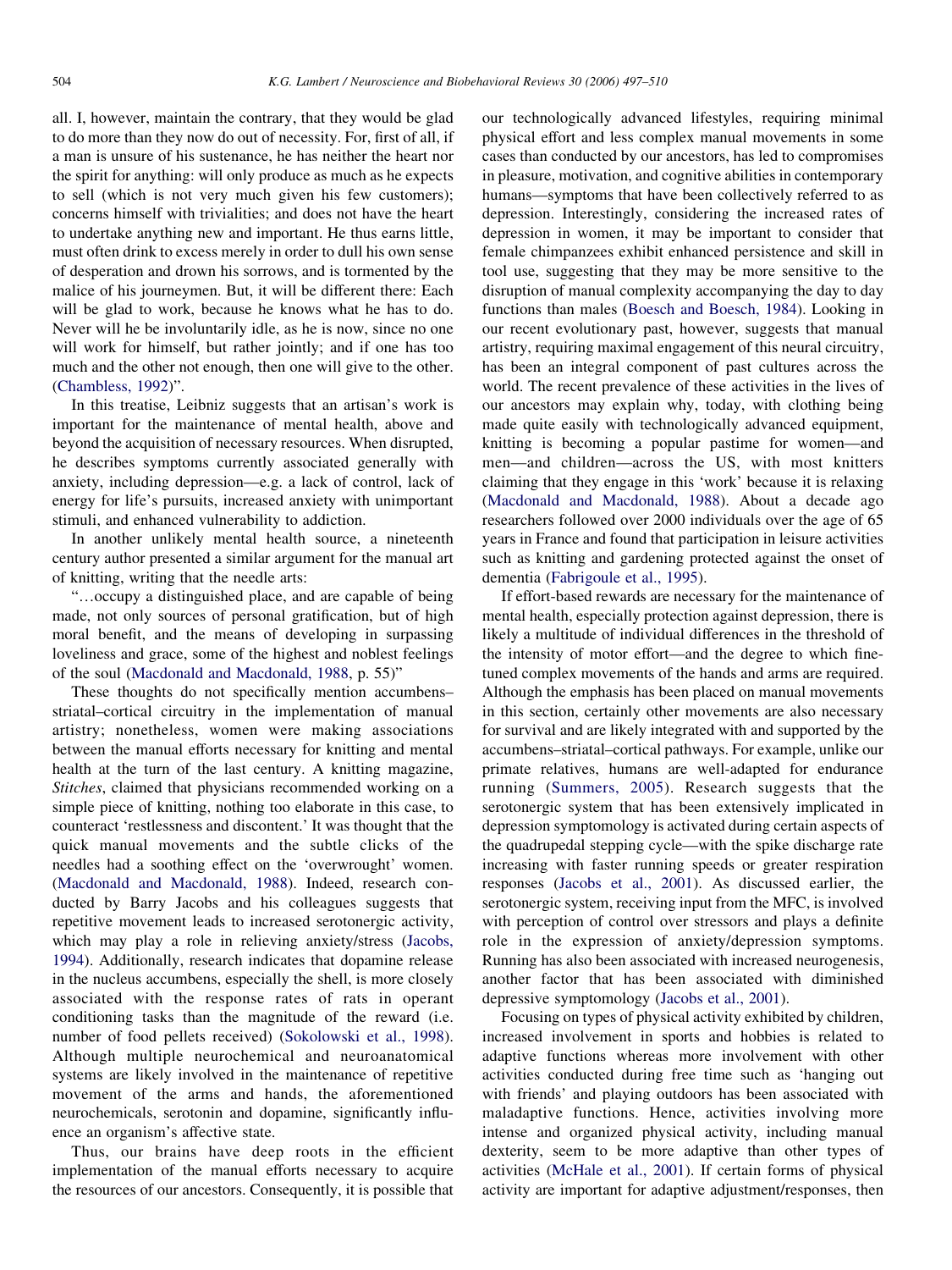increasing rates of television viewing in children (i.e. children spend 20 or more hours viewing television per week: ([University of Michigan Health System](#page-13-0))) could be problematic for the mental health of developing children.

## 5. Reassessment of current therapeutic approaches for depression

Currently, consumers who approach two US authorities on mental illness, i.e. the [National Institutes of Mental Health](#page-12-0) [\(NIMH\), \(2005\)](#page-12-0) and the [National Alliance on Mental Illness](#page-12-0) [\(NAMI\), \(2005\)](#page-12-0) quickly learn that the most information provided about treatment for depression on their respective websites concerns medications (e.g. SSRIs, MAOIs) while considerably less information is provided about other forms of therapy such as psychotherapy and electroconvulsive therapy. When one considers the efficacy rates of various treatment strategies for depression, it is interesting that two forms of psychotherapy (i.e. cognitive/behavioral and interpersonal therapies) have comparable effectiveness with pharmacotherapy [\(Hollon et al., 2002](#page-11-0)). Although psychotherapy, more broadly defined, was deemed ineffective a half century ago by [Eysenck, \(1952\),](#page-11-0) more current uses of cognitive/behavioral and interpersonal therapies show more promise—as much as medication in fact, without the aggravating side-effects. Further, Kirsch and Antonuccio recently stated the controversial view that, although the response to antidepressants is statistically significant from inert placebo treatment, the effect may not be 'clinically' significant [\(Kirsch and Antonuccio,](#page-12-0) [2002](#page-12-0)). Thus, the controversial and confusing results within the depression treatment literature seem to be converging to suggest that a variety of treatment approaches yield improvement—corroborating the theory of directed efforts described within this manuscript.

If some forms of psychotherapy are just as effective as pharmacotherapy, these avenues of treatment deserve considerable research attention and endorsement. Absent of high costs and side-effects, such treatment strategies have clear benefits over medications. Cognitive/behavioral therapeutic strategies encouraging individuals to engage in behaviors leading to desirable outcomes in the presence of a realistic cognitive context utilize the accumbens–striatal–cortical circuit. Compared to specific, streamlined pharmacological approaches altering certain receptors of a single neurotransmitter system (e.g. SSRIs) in the absence of relevant behavioral and cognitive contexts, the broad neurobiological activation accompanying cognitive/behavioral therapeutic approaches is more likely to have a meaningful and long-lasting effect on the accumbens–striatal–cortical circuitry. Further, as previously mentioned, because repetitive motor activity is associated with increased serotonergic activity, many behavioral therapies (e.g. exercise) modulate the serotonergic and related neurochemical systems [\(Jacobs, 1994](#page-11-0)).

It is necessary, however, to point out once again that the emphasis of effort-based rewards in the prevention and/or treatment of depression is by no means a novel concept. The aforementioned learned helplessness research prompted

Seligman to propose a cognitive-based treatment strategy emphasizing the importance of optimism and healthy 'explanatory' styles of life's events, suggesting that a pessimistic explanatory style when actions fail to produce intended consequences leads to depression ([Seligman, 1990\)](#page-12-0). Further, effort expenditure is a central component of Bandura's theory of self-efficacy, defined as one's perception that he/she possesses the ability to produce an appropriate action to obtain a reward. Interestingly, low self-efficacy has been associated with depression [\(Bandura, 1997\)](#page-11-0). Currently, intervention programs in middle school children focus on the value of successful completion of various tasks (e.g. athletic, artistic, musical) in a contextualized manner on the development of self-esteem and self-efficacy ([Winfield, 1994\)](#page-13-0). Although selfefficacy and explanatory style have strong behavioral roots reminiscent of effort-based rewards, they have evolved into more cognitive theories and therapeutic approaches.

While certain forms of psychotherapy are proving quite efficacious for depression, recent questions have been raised about the importance of psychotherapy following a traumatic experience, an event often leading to depression. Bonnano presents a well-justified argument that some current 'standard practices' such as blanket psychological debriefing following trauma may not only fail to improve the functioning of the affected individual but may pathologize normal reactions leading to natural resilience (defined as one's ability to maintain equilibrium, or continue to function normally, during adversity) [\(Bonnano, 2004; Rose et al., 1999; Bisson et al.,](#page-11-0) [1997\)](#page-11-0). Instead of emphasizing the lack of control and ineffective efforts often re-visited in such psychological counseling following trauma, the re-establishment of effortbased rewards via means mentioned above (efforts leading to recognizable desirable outcomes) may be a more effective approach to preventing the onset of depression or posttraumatic stress disorder (PTSD). Although more research needs to be conducted in this area, a recent study found that the ventromedial prefrontal cortex, a component of the accumbens–striatal–cortical anatomical circuit discussed above, was larger in individuals demonstrating successful fear extinction. It was noted that repeated activation of this circuit may lead to enhanced thickness of the mPFC and, consequently, enhance cognition necessary to reduce anxiety in subsequent events by establishing or diminishing relevant associations. Thus, it was concluded that 'variability in the thickness of the ventromedial PFC across the human population may account for risk (or resilience) factors for anxiety disorders.' (p. 10710) ([Milad et al., 2005](#page-12-0)). Interestingly, the vmPFC has been shown to be functionally deficient in PTSD patients; that is, PTSD patients show little activation of this area upon presentation of trauma-related cues ([Bremner, 2003](#page-11-0)). Finally, PFC volumes are decreased in other anxiety disorders such as panic disorder and compulsive disorder [\(Szeszko et al., 1999; Vythilingam](#page-13-0) [et al., 2000\)](#page-13-0).

Hence, the PFC and new learning plays a role in diminishing anxiety; however, also important to the current proposal is the determination of the role of the accumbens and striatal circuitry in resilience. Can resilience—increasingly being touted as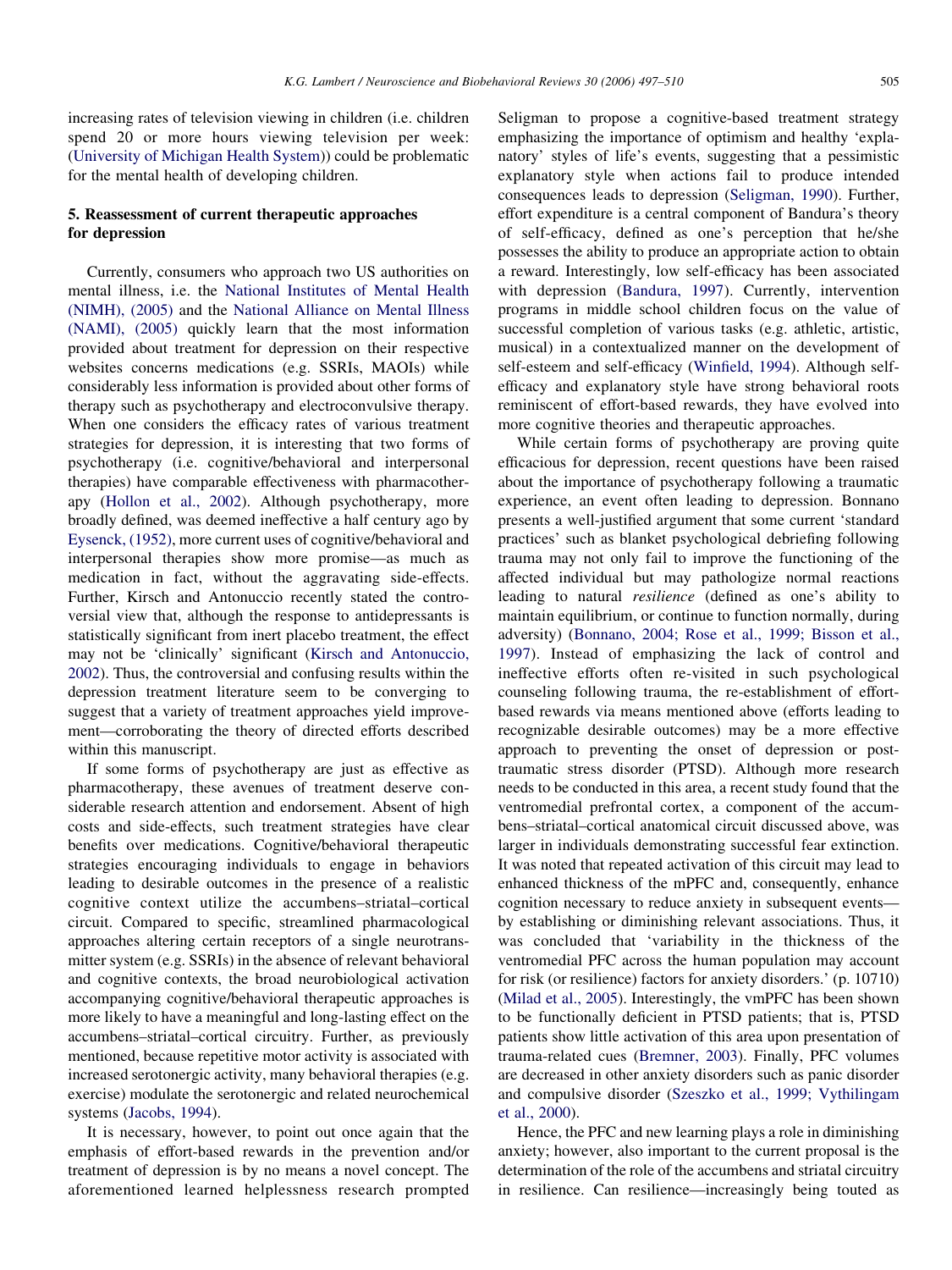important in the prevention of depression from both behavioral and neural perspectives [Bonnano, 2004; Curtis and Cicchetti,](#page-11-0) [2003; Maddi, 2005; Tafet and Smolovich, 2004; Fuchs et al.,](#page-11-0) [2004; Fuchs et al., 2002\)](#page-11-0)—be influenced by persistent involvement with effort-based rewards? This is a question my students and I recently asked and designed a rat model to investigate. We assigned two groups of rats, matching in stress responsiveness (as measured by activity in an open field), into either a working group that was trained to dig up food rewards (pieces of Froot loops cereal) daily from mounds of bedding in a large open field that were moved for each test, and a group of rats that were placed in the same arena with mounds of bedding but were simply presented the froot loops, regardless of exerted effort. Following five weeks of training, a challenge test was presented to the rats—a novel stimulus (plastic lattice cat toy with bell) with a froot loop embedded in a way that it could be seen and smelled but could not be removed from the stimulus. Interestingly, the worker group spent 50% more time directing efforts toward the challenge task in an attempt to gain access to the reward than the control group. These results can be interpreted in many ways, but it appears that the increased experience with effort-based rewards led to increased efforts in a subsequent stressful, challenging task ([Tu et al., 2005\)](#page-13-0). Although some researchers may be reluctant to claim that such paradigms are assessing resilience, it is highly likely that animal models can be used to discern the neurobiological underpinnings of effort-based conditioning and its corresponding protection against excessive emotionality and expression of depressive symptomology. Certainly the objective behavior characteristic of animal models is easier to simulate than more subjective psychoanalytic approaches. According to [Curtis and](#page-11-0) [Cicchetti, \(2003\)](#page-11-0), there has been no systematic investigation of the biological underpinnings of resilience. Further, it has been stated that Bonanno's unique perspective concerning depression and resilience 'opened the way for such comparative analytic research through which researchers can further their current knowledge concerning how resilience under stress comes about.' ([Bonnano, 2004](#page-11-0), p. 261)

#### 6. Conclusions

Perhaps the well-known analogy of a 'drunk' and the lamppost sheds some light on the current challenge of discerning the most meaningful causes and courses of action for depression. In this analogy, a police officer sees a drunk stumbling around a lamppost and asks what the problem is. When the drunk replies that he has lost his car keys, the police officer asks exactly where they were lost. The officer is confused when the drunk replies that they were lost several hundred yards away from the lamppost. When the officer asks why he is wasting his time looking around the lamppost, the drunk replies that there's no sense searching where there isn't any light ([Healy, 1997](#page-11-0)).

It certainly appears that a majority of researchers have been searching for clues about depression under the light provided by the 'serotonergic' lamppost. Whether or not this area is close in proximity to the actual cause/s of depression is arguable, but there is considerable evidence pointing to other areas that should be investigated as well—we now know that other neurochemicals such as dopamine, noradrenaline, and glucocorticoids also seem to play either direct or indirect roles in the onset of depression. Additionally, neurotrophic factors, such as brain-derived neurotrophic factor (BDNF) may be most closely related to the onset or delay of depressive symptomology [\(Lydall-Watson, 1963; Lang et al., 2004\)](#page-12-0). Antidepressant drugs have been shown to modify BDNF and the BDNF receptor, tyrosine kinase receptor B (TrkB), in the nucleus accumbens, and has an anti-anxiety effect in the forced swim test ([Nibuya et al., 1995; Eisch et al., 2003](#page-12-0)). Other research suggests that any compromise in neuroplasticity can lead to the onset of depression symptoms ([Fuchs et al., 2002\)](#page-11-0). Even ECT, effective in resistant depression patients, has been found to significantly increase neurogenesis in rodents in a dosedependent manner [\(Madsden et al., 2000](#page-12-0)).

If neuroplasticity and related factors in the brain are indeed important factors in the onset of depression, how are these factors influenced by increased activity in general, and more specifically, by effort-based rewards? There is strong evidence that exercise increases neuroplasticity [\(Gomez-Penelli et al.,](#page-11-0) [2002; Hill et al., 1993](#page-11-0)); in fact, research generally suggests that neuromuscular activity is necessary in the maintenance of healthy levels of BDNF, and enhance the potential for neuroplasticity to occur in the appropriate context. Further, simple exercise has been associated with the expression of gene profiles predictive of neurobiological plasticity and the prevention against depression ([Russo-Neustedt et al., 2000\)](#page-12-0). BDNF and other neurotrophic factors have been described as being under activity-dependent control and thought to be essential for the formation of neural networks and enhanced learning and memory—likely enhancing problem solving in stressful, challenging situations [\(Cotman and Berchtold, 2002\)](#page-11-0). Similar to the accumbens–striatal–cortical circuit proposed to mediate effort-based rewards and subsequent enhancement in problem solving during challenging situations, neural plasticity has been deemed a basic process by which brains obtain information necessary to facilitate adaptive responses in challenging situations [\(Duman, 2002;](#page-11-0) [Thomas and Davies,](#page-13-0) [2005\)](#page-13-0). Thus, neuroplasticity seems to be closely tied to adaptive responding and putative protection against the onset of depression.

Concerning the involvement of the serotonergic system, Jacob's aforementioned research focusing on motor activity and serotonin suggests that the firing rates of serotonergic neurons are closely related to behavioral arousal—firing more often during rhythmic physical activity (for example, running) and the least during times of minimal movement such as drowsiness or sleep. Interestingly, serotonergic neurons increase their firing rate in anticipation of a movement, increasing linearly as the rate of strength required of a movement increases or as the movement requires an increased depth of respiration. Consequently, the serotonergic system is more closely linked to gross motor activity involving the torso and limbs than activity only involving the fingers ([Jacobs,](#page-11-0) [1994\)](#page-11-0). Applied to contemporary lifestyle, days filled with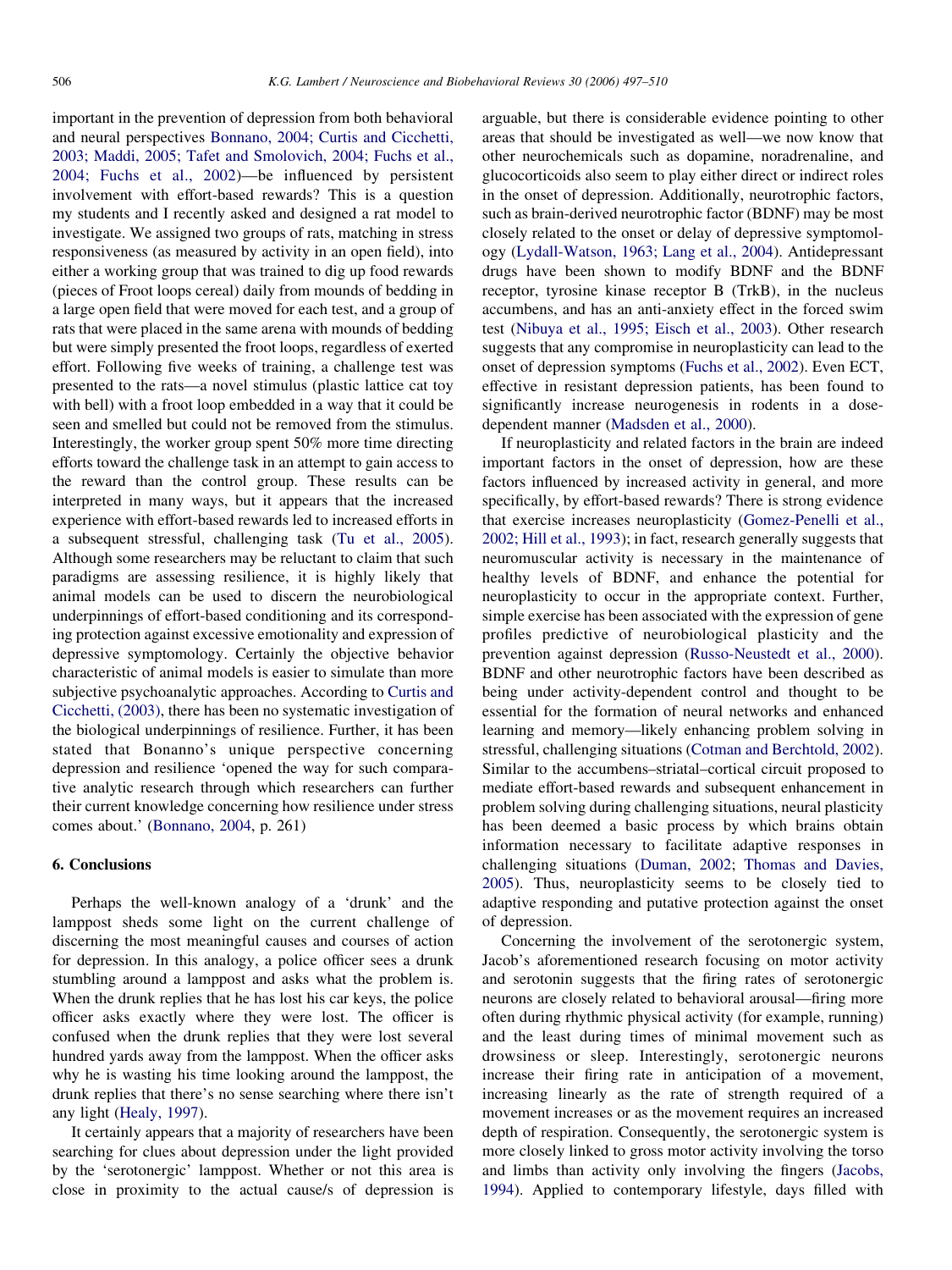minimal aerobic activity and few movements beyond pressing buttons or typing is likely not tapping maximally or even sufficiently into the serotonergic system to maintain mental health.

Perhaps a modified lamppost analogy—one in which a few keys might be found around the lamppost while others are spread throughout the parking lot thus requiring one to search in areas that are not so well–lit—is a more apt description of the current search for causal factors associated with increasing rates of depression in contemporary society. True progress requires researchers to search beyond the serotonergic lamppost to identify a range of therapeutic approaches that lead to true protection, or resilience, against the onset of depression. Focusing on preventative measures, as opposed to the treatment following the appearance of depressive symptoms, is also important in reducing the incidence and relapse rate of depression. Physical activity—especially directed toward the creation of some product or solving a problem with an unknown answer—provides more activation of the brain (e.g. the accumbens–striatal–cortical circuit) than a single pharmacological agent presented in a decontextualized setting. Further, real-time directed efforts provide meaningful context leading to the enhancement of neuroplasticity, increasing the likelihood of adaptive responding in challenging situations, as opposed to nonadaptive responding characteristic of depression. Although suppression of activity is sometimes quite adaptive, excessive withdrawal and failure to direct one's effort toward life's challenges (again, characteristic of depression) may result in the condition known as depression.

If Aristotle's claim that happiness is the end of action is correct, then unhappiness (a symptom of depression) might be construed as the end of suppressed action, a claim that is corroborated by the convergence of evidence described in this manuscript [\(Ross, 2005](#page-12-0)). This convergence of evidence, i.e. (1) the association of accumbens–striatal–cortical neurocircuitry with the execution of adaptive motor responses and problem solving; (2) the role of neuroplasticity, produced by sustained directed efforts to solve problems, in the protection against mental illness; (3) the involvement of several neurochemicals either directly or indirectly related to one's sense of control over stressful situations; and (4) the evolutionary importance of physical activity—especially rhythmic activity involving limbs and hands, clearly suggests that preventative behavioral therapeutic strategies deserve serious consideration in the battle against depression.

In closing, the goal of this article was to incorporate both sociocultural and neurobiological views in the formation of a more inclusive, theoretical approach to depression. Consideration of the rates of depression among the Chinese, the world's largest ethnic group, provides a sufficient case from which to re-emphasize the importance of these diverse views in reaching a more comprehensive understanding of depression. An epidemiological study, in which teams of psychiatrists and psychologists assessed nearly 20,000 people in different areas of China who were 15 years or older in 1993, reported that only 16 individuals met the criteria for lifetime affective disorders resulting in a prevalence rate less than .08%—a rate hundreds of times lower than reported in the US ([as reviewed in Parker,](#page-12-0)

[Gladstone, and Chee, 2001](#page-12-0)). Although some researchers have attributed the low rates of depression in China to cultural differences (e.g. tendency to deny depression or express it somatically) [\(Parker et al., 2001](#page-12-0)), it is difficult to imagine that the skilled clinicians in this study completely missed evidence associated with depression in their diagnostic interviews. In keeping with the perspectives emphasized in this manuscript, an evaluation of the prevalence of effort-based rewards across the diverse Chinese cultures may provide valuable insight into the apparent differences in the prevalence of mood disorders existing between the Chinese and US cultures.

According to a recent examination of Chinese culture in the Harvard Business Review, whereas, most US residents live in urban settings, two-thirds of Chinese residents live in rural areas ([Graham and Lam, 2003\)](#page-11-0). Hence, agrarianism, a lifestyle emphasizing the importance of farming-related efforts and characterized by independence and self-sufficiency, remains a fundamental cultural thread woven among the various populations comprising the Chinese culture (this philosophy also remains important in individuals currently residing in urban settings). Thus, the importance of physical activity and the emphasis of effort-based rewards leading to the famed 'work-ethic' of the Chinese and the putative accompanying activation of the accumbens–striatal–cortical neuroanatomical circuits and related neurochemicals (e.g. serotonin, neurotrophic factors) likely converge to produce a day-to-day behavioral strategy that provides protection against the onset of depression.

Does this mean that US residents have to leave their offices and return to a farming lifestyle in order to protect themselves against the debilitating symptoms of depression? A synopsis of themes introduced in Thomas Inge's book, Agrarianism in American Literature [\(Inge, 1969](#page-11-0)), seems to answer this question:

"Agrarianism is not identical with the back to the earth movement, but it can be helpful to think of it in those terms. The agrarian philosophy is not to get people to reject progress, but rather to concentrate on the fundamental goods of the earth, communities of limited economic and political scale, and simple living—even when this involves questioning the 'progressive' character of some recent social and economic developments [\(Agrarianism, 2005\)](#page-11-0)".

Hence, periodic assessments of our lifestyles, confirming that we continue to realize effort-based rewards—in our professional and/or personal lives—is perhaps as important to our mental health as periodic cholesterol and blood pressure checks are to our cardiovascular health. As vast differences in dieting practices have significantly impacted our cardiovascular health, extreme modifications of the neural circuitry and associated neurochemicals that evolved to sustain efforts necessary for survival have the potential of significantly impacting our mental health. Requisite doses of 'simple living,

' viewed as clearly established relationships between our efforts and rewards in this manuscript, injected into our contemporary technologically based lifestyles may be the sufficient 'medicine' necessary for the maintenance of healthy mood-regulatory systems and the avoidance of depression.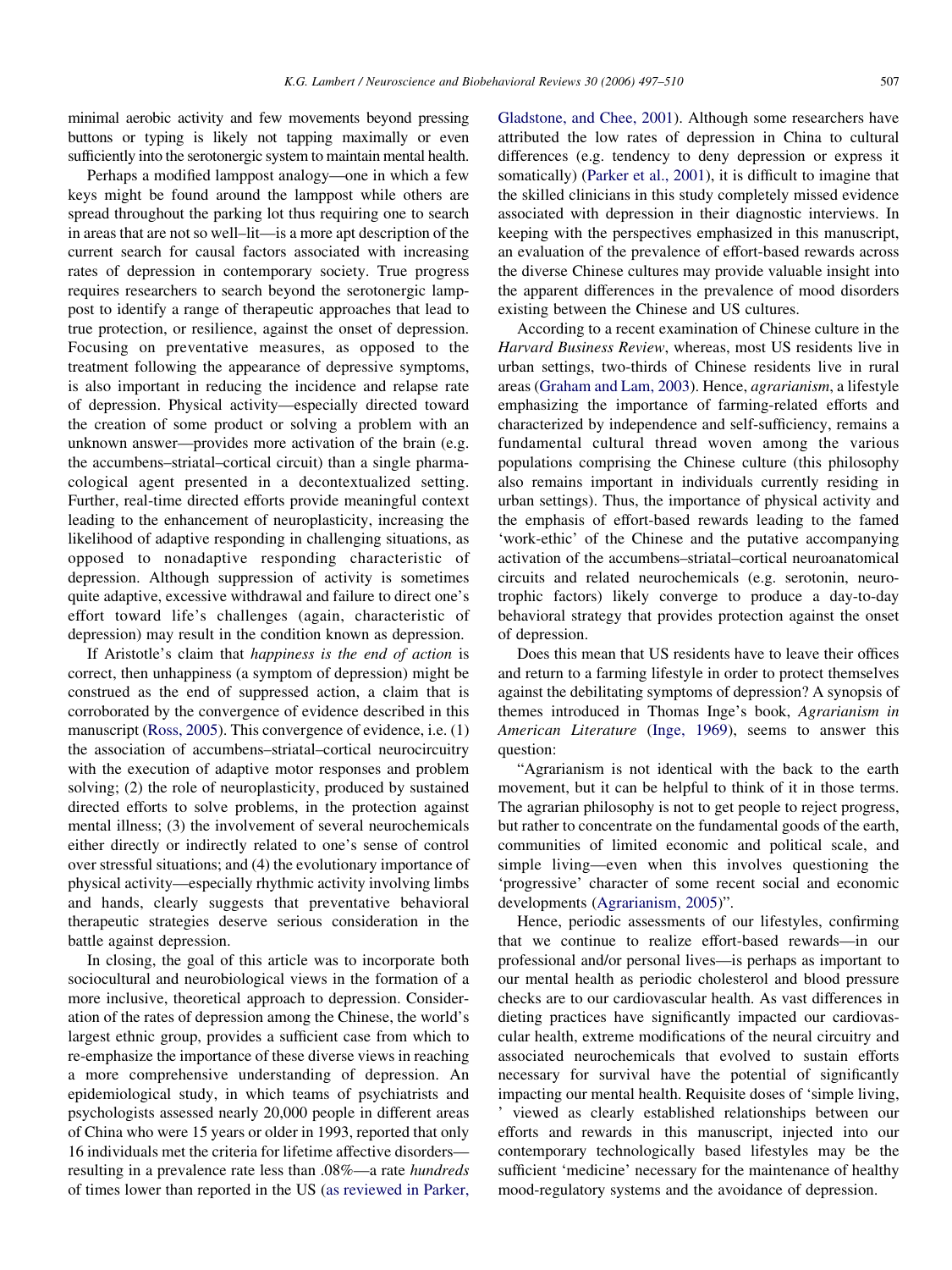#### <span id="page-11-0"></span>Acknowledgements

This work was supported by the R-MC Chenery Fellowship and the R-MC Psychology Department. Additionally, the input provided by Dr Gary Lambert is greatly appreciated.

#### References

- Agrarianism. Wikipedia article. [http://www.answers.com/topic/agrarianism.](http://www.answers.com/topic/agrarianism) Accessed August 10, 2005.
- Amat, J., Baratta, M.V., Paul, E., Bland, S.T., Watkins, L.R., Maier, S.F., 2005. Medial prefrontal cortex determines how stressor controllability affects behavior and dorsal raphe nucleus. Nat. Neurosci. 8, 365–371.
- Ambrose, S., 2001. Paleolithic technology and human evolution. Science 291, 1748–1751.
- American Psychiatric Association, 2000. Diagnostic and Statistical Manual of Mental Disorders (DSM-IV-TR). American Psychiatric Association, Washington, DC.
- Bandura, A., 1997. Self-efficacy: The Exercise of Control. W.H. Freeman, New York.
- Basset, D.R., Schneider, P.L., Huntington, G.E., 2004. Physical activity in an Old Order Amish community. Med. Sci. Sports Exerc. 36, 79–85.
- BBCNews World Edition. Germany's new "great depression". [http://news.bbc.](http://news.bbc.co.uk/2/hi/europe/4456087.stm) [co.uk/2/hi/europe/4456087.stm](http://news.bbc.co.uk/2/hi/europe/4456087.stm). Accessed April 18, 2005.
- Berendse, H.W., Galis-de Graaf, Y., Groenewegen, H.J., 1992. Topographical organization and relationship with ventral striatal compartments of prefrontal corticostriatal projections in the rat. J. Comp. Neurol. 316, 314–347.
- Bisson, J., Jenkins, P.L., Alexander, J., Banister, C., 1997. Randomised controlled trial of psychological debriefing for victims of burn trauma. Br. J. Psychiatry 171, 78–81.
- Boesch, C., Boesch, H., 1984. Possible causes of sex differences in the use of natural hammers by wild chimpanzees. J. Hum. Evol. 13, 415–440.
- Bonnano, G.A., 2004. Loss, trauma, and human resilience: have we underestimated the human capacity to thrive after extremely aversive events? Am. Psychol. 59, 20–28.
- Bremner, J.D., 2003. Functional neuroanatomical correlates of traumatic stress, revisited 7 years later, this time with data. Psychopharm. Bull. 37, 6–25.
- Brog, J.S., Salyapongse, A., Deutch, A.Y., Zahm, D.S., 1993. The patterns of afferent innervation of the core and shell in the 'accumbens' part of the rat ventral striatum: immunohistochemical detection of retrogradely transported fluoro-gold. J. Comp. Neurol. 338, 255–278.
- Cardinal, R.N., Pennicott, D.R., Sugathapala, C.L., Robbins, T.W., Everitt, B.J., 2001. Impulsive choice induced in rats by lesions of the nucleus accumbens core. Science 292, 2499–2501.
- Carelli, R.M., 2004. Nucleus accumbens cell firing and rapid dopamine signaling during goal-directed behaviors in rats. Neuropharmacology 47, 180–189.
- Cavigelli, S.A., McClintock, M.K., 2003. Fear of novelty in infant rats predicts adult corticosterone dynamics and an early death. Proc. Natl Acad. Sci. 100, 16131–16136.
- Chambless J., translation of Gottfried Wilhelm Leibniz, Society and Economy, 1671. Fidelio, vol. I. Fall 1992.From: [http://ww.schillerinstitute.org/transl/](http://ww.schillerinstitute.org/transl/trans_leibniz.html) [trans\\_leibniz.html.](http://ww.schillerinstitute.org/transl/trans_leibniz.html) Accessed March 20, 2005.
- Cook, S.C., Wellman, C.L., 2004. Chronic stress alters dendritic morphology in rat medial prefrontal cortex. J. Neurobiol. 60, 236–248.
- Cotman, C.W., Berchtold, N.C., 2002. Exercise: a behavioral intervention to enhance brain health and plasticity. Trends Neurosci. 25, 295–301.
- Cousins, M.S., Salamone, J.D., 1994. Nucleus accumbens dopamine depletion in rats affect relative response allocation in a novel cost/benefit procedure. Pharmacol. Biochem. Behav. 49, 85–91.
- Cousins, M.S., Atherton, A., Turner, L., Salamone, J.D., 1996. Nucleus accumbens dopamine depletions alter relative response allocation in a T-maze cost/benefit task. Behav. Brain Res. 74, 189–197.
- Curtis, W.J., Cicchetti, D., 2003. Moving research on resilience into the 21st century: theoretical and methodological considerations in examining the biological contributors to resilience. Dev. Psychopathol. 15, 773–810.
- Disbrow, E., Roberts, T., Poeppel, D., Krubitzer, L., 2001. Evidence for interhemispheric processing of inputs from the hands in human S2 and PV. J. Neurophysiol. 85, 2236–2244.
- Duman, R.S., 2002. Pathophysiology of depression: the concept of synaptic plasticity. Eur. Psychiatry 17, 306–310.
- Eaton, S.B., Shostak, M., Konner, M, 1988. The Paleolithic Prescription: a Program of Diet and Exercise and a Design for Living. Harper and Row, New York.
- Eaton, S.B., Eaton III., S.B., Konner, M.J., Shotstak, M., 1996. An evolutionary perspective enhances understanding of human nutritional requirements. J. Nutr. 126, 1732–1740.
- Egeland, J.A., Hosteller, A.M., 1983. Amish study I: affective disorders among the Amish, 1976-1980. Am. J. Psychiatry 140, 56–61.
- Eisch, A.J., Bolanos, C.A., de Wit, J., Simonak, R.D., Pudiak, C.M., Barrot, M., Verhaagen, J., Nestler, E.J., 2003. Brain-derived neurotrophic factor in the ventral midbrain-nucleus accumbens pathway: a role in depression. Biol. Psychiatry 15, 994–1005.
- Eysenck, H.J., 1952. The effects of psychotherapy: An evaluation. J. Consult. Psychol. 16, 319–324.
- Fabrigoule, C., Letenneur, L., Dartigues, J.F., Zarrouk, M., Commenges, D., Barberger-Gateau, P., 1995. Social and leisure activities and risk of dementia: a prospective longitudinal study. J. Am. Geriatr. Soc. 43, 583– 584.
- Fisk, D.M., 2001. American Labor in the 20th Century. Compens. Work. Conditions, 3–8 (fall).
- Fox, R., 2001. "Procyon lotor", Animal Diversity Web. [http://animaldiversity.](http://animaldiversity.ummz.umich.edu/site/accounts/information/Procyon_lotor.html) [ummz.umich.edu/site/accounts/information/Procyon\\_lotor.html.](http://animaldiversity.ummz.umich.edu/site/accounts/information/Procyon_lotor.html) Accessed April 12 2005.
- Fuchs, E., Czeh, B., Michaelis, T., de Biurrun, G., Watanabe, T., Frahm, J., 2002. Synaptic plasticity and tianeptine: structural regulation. Eur. Psychiatry 17, 311–317.
- Fuchs, E., Czeh, B., Kole, M.H., Michaelis, T., Lucassen, P.J., 2004. Alterations of neuroplasticity in depression: the hippocampus and beyond. Eur. Neuropsychopharm. 14, S481–S490.
- Gomez-Penelli, F., Ying, Z., Roy, R.R., Molteni, R., Edgerton, V.R., 2002. Voluntary exercise induces a BDNF-mediated mechanism that promotes neuroplasticity. J. Neurophysiol. 88, 2187–2195.
- Graham, J.L., Lam, N.M., 2003. The Chinese negotiation. Harv. Bus. Rev. 81, 82–91.
- Greenfield, P.M., 1991. Language, tools and brain: the ontogeny and phylogeny of hierarchically organized sequential behavior. Behav. Brain Sci. 14, 531– 595.
- Groenewegen, H.J., Wright, C.I., Beijer, A.V.J., Voorn, P., 1999. Convergence and segregation of ventral striatal inputs and outputs. In: McGinty (Ed.), Advancing from the Ventral Striatum to the Extended Amygdala: Implications for Neuropsychiatry and Drug Abuse Annals of the New York Academy of Sciences, vol. 877, pp. 49–63.
- Healy, D., 1997. The Anti-depressant Era. Harvard University Press, Cambridge, MA.
- Healy, D., 2004. Let Them Eat Prozac. New York University Press, New York.
- Hill, R.D., Storandt, M., Malley, M., 1993. The impact of long-term exercise training on psychological function in older adults. J. Gerontol. 48, 12–17.
- Hollon, S.D., Thase, M.E., Markowitz, J.C., 2002. Treatment and prevention of depression. Psych. Sci. Public Interest 3, 39–77.
- Inge, M.T., 1969. Agrarianism in American Literature. Odyssey Press, New York.
- Jacobs, B., 1994. Serotonin, motor activity and depression-related disorders. Am. Sci., 456–463.
- Jacobs, B.L., Van Praag, H., Gage, F.H., 2001. Depression and the birth and death of brain cells. Am. Sci. 88, 340–345.
- Kalivas, P.W., Churchill, L., Romanides, A., 1999. Involvement of the pallidalthalamocortical circuit in adaptive behavior. In: McGinty (Ed.), Advancing from the Ventral Striatum to the Extended Amygdala: Implications for Neuropsychiatry and Drug Abuse Annals of the New York Academy of Sciences, vol. 877, pp. 64–90.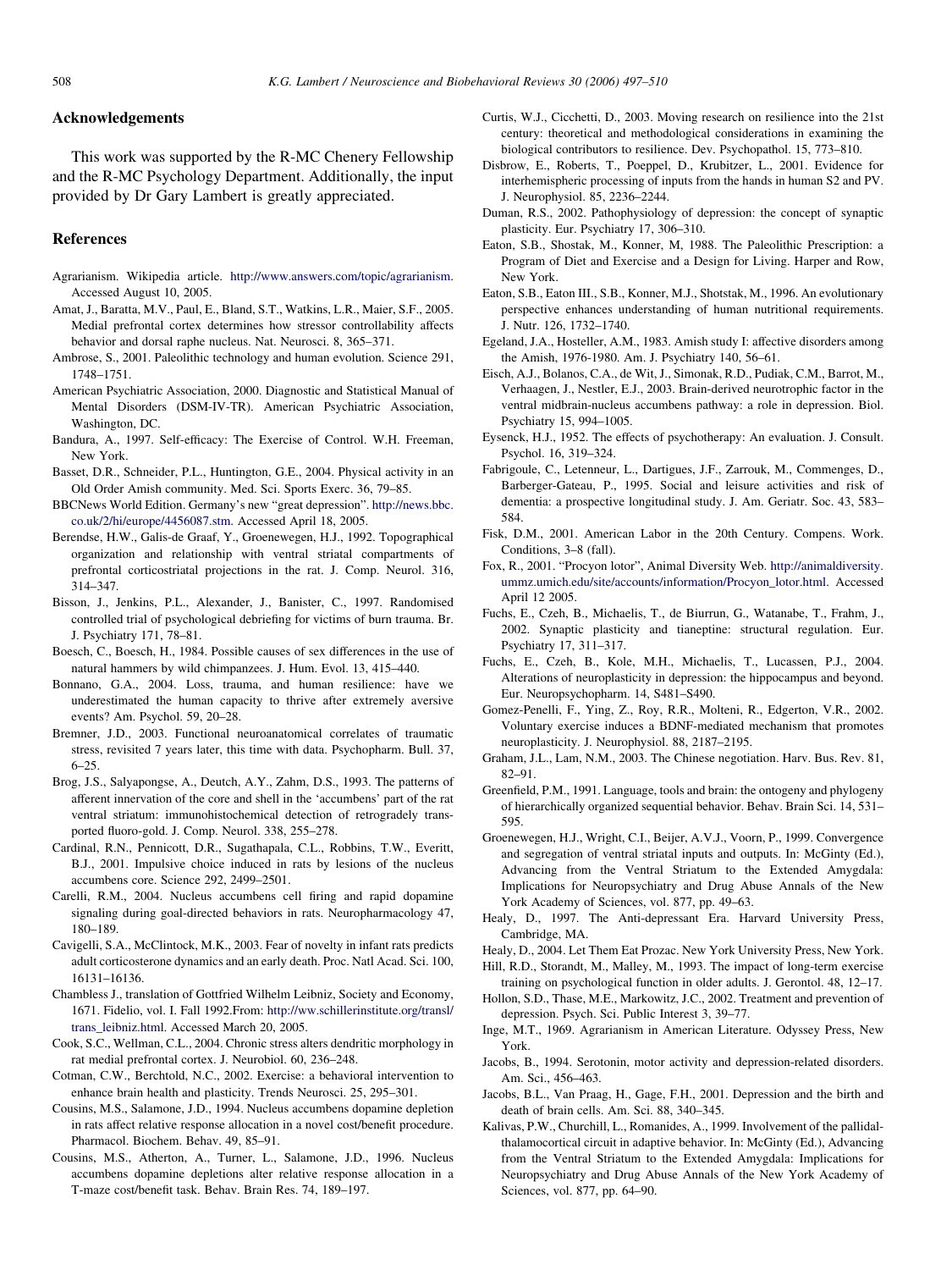- <span id="page-12-0"></span>Kelley, A.E., 1999. Functional specificity of ventral striatal compartments in appetitive behaviors. In: McGinty (Ed.), Advancing from the Ventral Striatum to the Extended Amygdala: Implications for Neuropsychiatry and Drug Abuse Annals of the New York Academy of Sciences, vol. 877, pp. 71–90.
- Kelley, A.E., Berridge, K.C., 2002. The neuroscience of natural rewards: relevance to addictive drugs. J. Neurosci. 22, 3306–3311.
- Kessler, R.C., Berglund, P., Demler, O., Jin, R., Koretz, D., Merikangas, K.R., Rush, A.J., Walters, E.E., Wang, P.S., 2003. The epidemiology of major depression disorder: results from the National Comorbidity Survey Replication (NCS-R). JAMA 289, 3095–3105.
- Kirsch, I., Antonuccio, D., 2002. Antidepressants versus placebos: meaningful advantages are lacking Psychiatric Times. XIX(9). Accessed April 2, 2005 <http://www.psychiatrictimes.com/p02906.html>.
- Kleinman, A., Cohen, A., 1997. Psychiatry's global challenge. Sci. Am., 86–89.
- Klerman, G., Lavori, P., Rice, J., Reich, T., Endicott, N., Andreasen, N., Keller, M., Hirschfeld, R., 1985. Birth cohort trends in rates of major depressive disorder among relatives of patients with affective disorder. Arch. Gen. Psychiatry 42, 689–693.
- Kollatz, H., 2005. Designed for living: five furniture makers—their art and craft. Richmond Mag. (March), H14–H19.
- Lacerda, A.L., Nicoletti, M.A., Brambilla, P., Sassi, R.B., Mallinger, A.G., Fran, E., Kupfer, D.J., Keshavan, M.S., Soares, J.C., 2003. Anatomical MRI study of basal ganglia in major depressive disorder. Psychiatry Res. 124, 129–140.
- Lambert, K.G., Kinsley, C.H., 2005. Clinical Neuroscience: the Neurobiological Foundations of Mental Health. Worth Publishers, New York.
- Lang, U.E., Jockers-Scherubl, M.C., Hellweg, R., 2004. State of the art of the neurotrophin hypothesis in psychiatric disorders: implications and limitations. J. Neural. Transm. 111, 387–411.
- Lennon, M.C., 1994. Women, work, and well-being: the importance of work conditions. J. Health Soc. Behav. 35, 235–247.
- Lorant, V., Deliege, D., Eaton, W., Robert, A., Philippot, P., Annsseau, M., 2003. Socieoeconomic inequalities in depression: a meta-analysis. Am. J. Epidemiol. 157, 98–112.
- Lupien, S.J., McEwen, B.S., 1997. The acute effects of corticosteroids on cognition: integration of animal and human studies. Brain Res. Rev. 24,  $1 - 27$
- Lupien, S.J., Lecours, A., Lussier, I., Schwartz, G., Nair, N., Meaney, M., 1994. Basal cortisol levels and cognitive deficits in human aging. J. Neurosci. 14, 2893–2903.
- Lydall-Watson, M., 1963. A critical re-examination of food 'washing' behaviour in the raccoon (Procyon lotor Linn). Proc. Zoolog. Soc. London 141, 371–393.
- Macdonald, A.L., 1988. No Idle Hands: The Social History of American Knitting. Ballantine Books, New York.
- Maddi, S.R., 2005. On hardiness and other pathways to resilience. Am. Psychol. 60, 261–262.
- Madsden, T.M., Trechow, A., Bengzon, J., Bolwig, T.G., Lindvall, O., Tingstrom, A., 2000. Increased neurogenesis in a model of electroconvulsive therapy. Biol. Psychiatry 47, 1043–1049.
- Maurice, N., Deniau, J.M., Menetrey, A., Glowinski, J., Thierry, A.M., 1997. Position of the ventral pallidum in the rat prefrontal cortex-basal ganglia circuit. Neuroscience 80, 523–534.
- McCullough, L.D., Sokolowski, J.D., Salamone, J.D., 1993. A neurochemical and behavioral investigation of the involvement of nucleus accumbens dopamine in instrumental avoidance. Neuroscience 52, 919–925.
- McEwen, B.S., 1998. Protective and damaging effects of stress mediators. In: Flier, J.S., Underhill, L.H. (Eds.), Seminars in Medicine of the Beth Israel Deaconess Medical Center. Massachusetts Medical Society, New York.
- McHale, S.M., Croucher, A.C., Tucker, C.J., 2001. Free-time activities in middle childhood: links with adjustment in cognitive development. Child Dev. 72, 1764–1778.
- Milad, M.R., Quinn, B.T., Pitman, R.K., Orr, S.P., Fischl, B., Rauch, S., 2005. Thickness of ventromedial prefrontal cortex in humans is correlated with extinction memory. PNAS 102, 10706–10711.
- Mingote, S., Weber, S.M., Ishiwari, K., Correa, M., Salamone, J.D., 2005. Ratio and time requirements on operant schedules: Effort-related effects of neucleus accumbens dopamine depletions. Eur. J. Neurosci. 21, 1749– 1757.
- Mogenson, G.J., Jones, D.L., Yim, C.Y., 1980. From motivation to action: functional interface between the limbic system and the motor system. Prog. Neurobiol. 14, 69–97.
- National Alliance on Mental Illness. About mental illness: major depression: [http://www.nami.org/Template.cfm?Section](http://www.nami.org/Template.cfm?Section=By_Illness&template=/ContentManagement/)=By\_Illness&template=/ [ContentManagement/.](http://www.nami.org/Template.cfm?Section=By_Illness&template=/ContentManagement/) Accessed April 5, 2005.
- National Institute of Mental Health. Depression [http:///www.nimh.nih.gov/](http:///www.nimh.nih.gov/publicat/depression.cfm) [publicat/depression.cfm.](http:///www.nimh.nih.gov/publicat/depression.cfm) Accessed April 5, 2005.
- Nazroo, J.Y., 2005. Exploring gender differences in depression Psychol. Times. XVIII. Online article, accessed August 5 [ww.psychiatrictimes.com/](http://ww.psychiatrictimes.com/p010343.html) [p010343.html.](http://ww.psychiatrictimes.com/p010343.html)
- Neill, D.B., Justice, J.B., 1981. An hypothesis for a behavioral function of dopaminergic transmission in nucleus accumbens. In: Chronister, R.B., Defrance, J.F. (Eds.), The Neurobiology of the Nucleus Accumbens. Hue Institute, Brunswich, Canada, pp. 343–350.
- Nibuya, M., Morinobu, S., Duman, R.S., 1995. Regulation of BDNF trkB mRNA in rat brain by chronic electroconvulsive seizure and antidepressant drug treatments. J. Neurosci. 15, 7539–7547.
- Nolen-Hoeksema, S., 1990. Sex Differences in Depression. Stanford University Press, Stanford, CA.
- Nolen-Hoeksema, S., 2001. Gender differences in depression. Curr. Dir. Psychol. Sci. 5, 173–176.
- Parker, G., Gladstone, G., Chee, K.T., 2001. Depression in the planet's largest ethnic group: the Chinese. Am. J. Psychiatry 158, 857–864.
- Richardson, N.R., Gratton, A., 1998. Changes in medial prefrontal cortical dopamine levels assocated with response-contingent food reward: an electrochemical study in rat. J. Neurosci. 18, 9130–9138.
- Robbins, T.W., 2005. Controlling stress: how the brain protects itself from depression. Nat. Neurosci. 8, 261–262.
- Robins, L., Helzer, M., Weissman, H., Orvaschel, E., Gruenberg, J., Burke, J., Regier, D., 1984. Lifetime prevalence of specific psychiatric disorders in three sites. Arch. Gen. Psychiatry 41, 949–958.
- Robinson, S., Sandstrom, S.M., Denenberg, V.H., Palmiter, R.D., 2005. Distinguishing whether dopamine regulates liking, wanting, and/or learning about rewards. Behav. Neurosci. 119, 5–15.
- Rose, S., Brewin, C.R., Andrews, B., Kirk, M., 1999. A randomized controlled trial of individual psychological debriefing for victims of violent crime. Psychol. Med. 29, 793–799.
- Ross, W.D. (translator) Aristotle's Nicomachean Ethics, 305 BC [http://classics.](http://classics.mit.edu/Aristotle/nicomachaen.1.i.html) [mit.edu/Aristotle/nicomachaen.1.i.html.](http://classics.mit.edu/Aristotle/nicomachaen.1.i.html) Accessed March 20, 2005.
- Russo-Neustedt, A.A., Beard, R.C., Huang, Y.M., Cotman, C.W., 2000. Physical activity and antidepressant treatment potentiate the expression of specific brain-derived neurotrophic factor transcripts in the rat hippocampus. Neuroscience 101, 305–312.
- Salamone, J.D., Cousins, M.S., Bucher, S., 1994. Anehdonia or anergia? Effects of haloperidol and nucleus accumbens dopamine depletion on instrumental response selection in a T-maze cost/benefit procedure. Behav. Brain Res. 65, 221–229.
- Salamone, J.D., Cousins, M.S., Snyder, B.J., 1997. Beheavioral functions of the nucleus acumbens dopamine: empirical and conceptual problems with the anhedonia hypothesis. Neurosci. Beobehav. Rev. 21, 341–359.
- Salamone, J.D., Correa, M., Mingote, S.M., Weber, S.M., 2005. Beyond the reward hypothesis: alternative functions of nucleus accumbens dopamine. Curr. Opin. Pharmacol. 5, 34–41.
- Schaefer, M., Rothemund, Y., Heinze, H.J., Rotte, M., 2004. Short-term plasticity of the primary somatosensory cortex during tool use. Neuroreport 7, 1293–1297.
- Schultz, W., 2000. Multiple reward signals in the brain. Nat. Rev. Neurosci. 1, 199–207.
- Schultz, W., Tremblay, L., Hollerman, J.R., 2000. Reward processing in primate orbitofrontal cortex and basal ganglia. Cerebral Cortex 10, 272–283.
- Seligman, M.E.P., 1990. Learned Optimism. Pocket Books, New York.
- Seligman, M.E.P., Weiss, J.M., 1980. Coping behavior: Learned behavior: learned helplessness, physiological change and learned inactivity